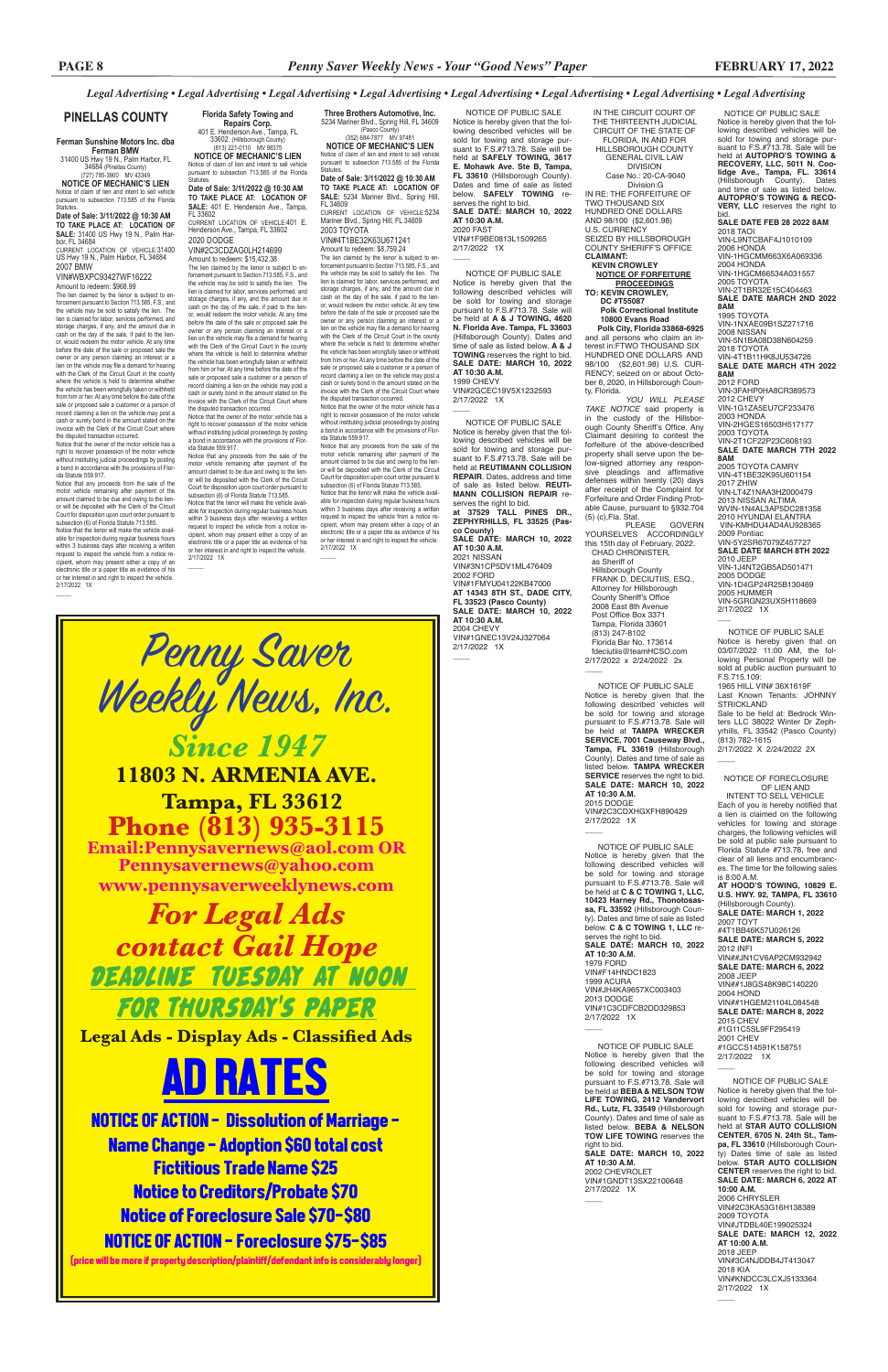**WARD'S TOWING 7010 Hwy 19 • New Port Richey, FL 34652 727-849-0050 (Fax) 727-842-5242 9AM Auction @ 7010 Hwy 19 New Port Richey, FL 34652 PASCO COUNTY EDITION ONLY** YEAR MAKE VIN# AUCTION DATE

*Legal Advertising • Legal Advertising • Legal Advertising • Legal Advertising • Legal Advertising • Legal Advertising • Legal Advertising • Legal Advertising*

2004 TOYT JTDDR32T140180319 03/14/2022 2/17/2022 1X  $\overline{\phantom{a}}$ 

**Pasco Towing, Inc. 6012 Pine Hill Rd. • Port Richey, FL 34668 727-849-1651 • Fax 727-849-5281 Must be included in Pasco County • 9 AM AUCTION<br>MAKE VIN# AUCTION** YEAR MAKE VIN# AUCTION DATE<br>2009 LEXS 2T2HK31U09C104728 03/14/2022 2009 LEXS 2T2HK31U09C104728 03/14/2022 **7018 US Hwy 19 New Port Richey, FL 34652 Must be included in Pasco County • 9 AM AUCTION** YEAR MAKE VIN# AUCTION DATE<br>2000 TOYT 2T1CG22P1YC311386 03/14/2022 2000 TOYT 2T1CG22P1YC311386

**A-1 Recovery 6124 Siesta Lane • Port Richey, FL 34668 727-536-5600 (fax) 727-725-2589 9AM Auction @ 6124 Siesta Lane Port Richey, FL 34668 MUST INCLUDE PASCO COUNTY**<br>WAKE VIN#

YEAR MAKE VIN# AUCTION DATE 2004 CHEV 1GNDS13S642214619 03/04/2022 2003 NISS 1N6ED27T93C452406 03/08/2022 2017 NISSAN 3N1CN7AP4HL854140 03/12/2022 1995 DODG 1B7HC16Z8SS364423 03/12/2022 2002 CHEV 2G1WH55K829192568 03/12/2022 2019 PREA 5HVBD142KL125845 03/12/2022 2002 NISSAN 1N6MD27YX2C367743 03/12/2022 1981 YAMAHA JYA4X7006BA011017 03/14/2022 2013 HMDE NOVIN0201022845 03/14/2022 2005 BUICK 1G4HP54K45U287930 03/14/2022 2002 GMC 3GKEC16Z72G241596 03/14/2022<br>2009 VOLK WVWJK73C29P048052 03/15/2022 2009 VOLK WVWJK73C29P048052 03/15/2022 2009 NISS JN8AZ18W69W112003 03/15/2022 1JJV532D3JL071094

2/17/2022 1X  $\overline{\phantom{a}}$ 

 NOTICE OF PUBLIC SALE: **BEBA & NELSON TOW LIFE** gives Notice of Foreclosure of Lien and intent to sell these vehicles on 03/02/2022 09:00 AM at 1706 S. 50th St., Tampa, FL 33619 (Hillsborough County) pursuant to subsection 713.78 of the Florida Statutes. Beba & Nelson Tow Life reserves the right to accept or reject any and/or all bids. VIN#KNDJT2A66C7407200 2012 KIA SOUL +/!/SPORT 2/17/2022 1X  $\overline{\phantom{a}}$ 

 NOTICE OF PUBLIC SALE: **SUNSHINE STATE GARAGE, LLC** gives Notice of Foreclosure of Lien and intent to sell these vehicles at **407 N. 22ND ST., TAMPA, FL 33605** (Hillsborough County), pursuant to subsection 713.78 of the Florida Statutes. **SUNSHINE STATE GARAGE, LLC** reserves the right to accept or reject any and/or all bids. **SALE DATE:MARCH 14, 2022 AT 8:00 A.M.**

2/17/2022 1X  $\overline{\phantom{a}}$ 

 NOTICE OF PUBLIC SALE **10105 Gibsonton Dr LLC dba SecureSpace Self Storage Riverview** will hold a public auc on to sell the personal property described below belonging to those individuals listed below at the loca on indicated: **10105 Gibsonton Dr., Riverview FL 33578 on March 2, 2022 at 3:00 P.M.** 1087- DeVonne Stots, Household items 4021- James Harris, Household items 2074- Robert Graham, Household items 2078- Jazsidy Wimbley, Household items 2165- Anitriad Finefrock, Household items 1116- Bri any Pridgen, Household items 3128- NyDasia Taggart, Household items 4158- Brandon Schofield, Household items The auc on will be listed and adver sed on **www.storagetreasures.com**. Purchases must be made with cash only and paid at the above referenced facility in order to complete the transac on. SecureSpace Self Storage may refuse any bid and may rescind any purchase up un l the winning bidder takes possession of the personal property. 2/17/2022 x 2/24/2022 2x  $\overline{\phantom{a}}$ Notice of Public Sale PURSUANT TO CH 713.78 OF

2/17/2022  $\overline{\phantom{a}}$ 

> 2013 NISSAN FRONTIER VIN#1N6AD0EV5DN759357 2013 INFINITI M37 VIN#JN1BY1AP6DM513421 2003 NISSAN MURANO VIN#JN8AZ08T83W102029 2008 HYUNDAI ENTOURAGE VIN#KNDMC233986047238 2007 VOLKSWAGEN EOS VIN#WVWDB71F87V051640 2013 VOLKSWAGEN JETTA VIN#3VWDX7AJ2DM222858 2015 GMC TERRAIN VIN#2GKALREK6F6235128 2015 KIA OPTIMA VIN#5XXGM4A77FG358158 2/17/2022 1X

#### **NOTICE UNDER FICTITIOUS NAME LAW PURSUANT TO SECTION 865.09, FLORIDA STATUTES**

 $\overline{\phantom{a}}$ 

Notice is hereby given that the undersigned, desiring to engage in business under the fictitious name of

# **THE ORIGINAL WHAT THE FUDGE** located at 220 W. Brandon Blvd.,

Brandon, FL 33511 intends to register the said name with the Division of Corporations of the Florida Department of State, Tallahassee, Florida. Tony Lambele

Lisa Plante

2/17/2022 1X

 $\overline{\phantom{a}}$ 

 $\overline{\phantom{a}}$ 

 NOTICE OF PUBLIC SALE: **BEBA & NELSON TOW LIFE** gives Notice of Foreclosure of Lien and intent to sell these vehicles on **03/01/2022 10:00 AM at 19007 US-41, Lutz, FL 33549** (Hillsborough County) pursuant to subsection 713.78 of the Florida Statutes. Beba & Nelson Tow Life reserves the right to accept or reject any and/or all bids. VIN#2MEFM75W6WX673338 1998 MERCURY GRAND MAR-QUIS LS/LTD EDIT 2/17/2022 1X

 $\overline{\phantom{a}}$ 

 $\overline{\phantom{a}}$ 

2/17/2022 1X  $\overline{\phantom{a}}$ 

 NOTICE OF PUBLIC SALE: **BEBA & NELSON TOW LIFE** gives Notice of Foreclosure of Lien and intent to sell these vehicles **at 19007 US-41, Lutz, FL 33549** (Hillsborough County) pursuant to subsection 713.78 of the Florida Statutes. Beba & Nelson Tow Life reserves the right to accept or reject any and/or all bids. **SALE DATE: MARCH 10, 2022 AT 8:00 A.M.** VIN#1G1PG5S97B7131495 2011 CHEVROLET CRUZE LT VIN#110C00022B585 1993 Moodcraft 18ft Bass **SALE DATE: MARCH 12, 2022 AT 8:00 A.M.** VIN#1GD42VC81GF145982 2016 GMC SIERRA K3500 **SALE DATE: MARCH 13, 2022 AT 8:00 A.M.** VIN#2V8HW64X89R543499 2009 VOLKSWAGEN ROUTAN SEL PREMIUM

3N1AB7AP2KY257434 2019 NISS 2/17/2022 1X  $\overline{\phantom{a}}$ 

able for inspection during regular business hours within 3 business days after receiving a written request to inspect the vehicle from a notice recipient, whom may present either a copy of an electronic title or a paper title as evidence of his or her interest in and right to inspect the vehicle. 2/17/2022 1X  $\overline{\phantom{a}}$ 

THE FLORIDA STATUTES, BE-LOW SAID VEHICLES TO BE SOLD TO SATISFY TOWING AND STORAGE AT: **SALE TO BE HELD AT: Crockett's Towing (shop 3) 13601 US Hwy 41 Spring Hill, FL 34610** (Pasco County) **SALE DATE: 3/3/2022 At 8 am**. 1998 Chevrolet 2G1FP22KXW2131212 2003 Jeep 1J4GK48K93W721788 2007 Ford 1FTPW14V87KC54241 2012 Dodge 1C3CDZAG1CN254653 2013 Kia KNDJT2A59D7512046 2017 BIG TEX 16VGX3023H6014551 2018 ZHNG L5YACBPZ2J1125646 2020 Volvo YV4A22RL7L1609783 INVC CR19337 HMDE TRAILER XXXXXXXXXXXXXXXXX **SALE TO BE HELD AT: Crockett's Towing (shop 4) 7809 US Hwy 301 N Tampa, FL 33637** (Hillsborough County) **SALE DATE: 3/3/2022 At 8 am**. 2003 Mercury 2MEFM74W13X663569 2009 Hyundai 5NPET46F49H418559 2016 Hyundai 5NPE24AFXGH319476 CROCKETT'S TOWING RE-SERVES THE RIGHT TO AC-CEPT OR REJECT ANY AND ALL BIDS. CROCKETT'S TOWING RESERVES THE RIGHT TO BID. BIDDING BEGINS AT THE AMOUNT OWED. ALL VEHI-CLES ARE SOLD AS IS. SELLER GUARANTEES NO TITLE. 2/17/2022 1X

\_\_\_\_\_

Notice of Sale PURSUANT TO CH 713.78 OF THE FLORIDA STATUTES, BE-LOW SAID VEHICLES TO BE SOLD TO SATISFY TOWING AND STORAGE: **SALE TO BE HELD AT: Professional Towing 3304 E 7th Ave Tampa, FL 33605** (Hillsborough County) **SALE DATE: 3/1/2022 At 9 am**. 1977 Cadillac 6B69S7Q142751 2003 Toyota JTDFR320030063764 2007 Buick 1G4HD57247U235074 2008 Honda JHMCP26438C065805 2010 Hyundai KMHHT6KD2AU017904 INVC PR0629318' FLATBED XXXXXXXXXXXXXXXXX PROFESSIONAL TOWING RE-SERVES THE RIGHT TO AC-CEPT OR REJECT ANY AND ALL BIDS. PROFESSIONAL TOW-ING RESERVES THE RIGHT TO BID. BIDDING BEGINS AT THE AMOUNT OWED. ALL VEHI-CLES ARE SOLD AS IS. SELLER GUARANTEES NO TITLE.

The lien claimed by the lienor is subject to enforcement pursuant to Section 713.585, F.S., and the vehicle may be sold to satisfy the lien. The lien is claimed for labor, services performed, and storage charges, if any, and the amount due in cash on the day of the sale, if paid to the lienor, would redeem the motor vehicle. At any time before the date of the sale or proposed sale the owner or any person claiming an interest or a lien on the vehicle may file a demand for hearing with the Clerk of the Circuit Court in the county where the vehicle is held to determine whether the ve-hicle has been wrongfully taken or withheld from him or her. At any time before the date of the sale or proposed sale a customer or a person of record claiming a lien on the vehicle may post a cash or surety bond in the amount stated on the invoice with the Clerk of the Circuit Court where the disputed transaction occurred. Notice that the owner of the motor vehicle has a

Notice that any proceeds from the sale of the motor vehicle remaining after payment of the amount claimed to be due and owing to the lien-or will be deposited with the Clerk of the Circuit Court for disposition upon court order pursuant to subsection (6) of Florida Statute 713.585. Notice that the lienor will make the vehicle available for inspection during regular business hours within 3 business days after receiving a written request to inspect the vehicle from a notice recipient, whom may present either a copy of an electronic title or a paper title as evidence of his or her interest in and right to inspect the vehicle. 2/17/2022 1X  $\sim$ 

> Notice of Sale PURSUANT TO CH 713.78 OF THE FLORIDA STATUTES, BE-LOW SAID VEHICLES TO BE SOLD TO SATISFY TOWING AND STORAGE: **SALE TO BE HELD AT: Larsen's Towing and Automotive 4608 N Lois Ave Tampa, FL 33614** (Hillsborough County) **SALE DATE: 3/1/2022 At 9 am**. 2014 FORD 1FAHP2F88EG101296 LARSEN'S TOWING AND AU-TOMOTIVE RESERVES THE RIGHT TO ACCEPT OR REJECT ANY AND ALL BIDS. LARSEN'S TOWING AND AUTOMOTIVE RESERVES THE RIGHT TO BID. BIDDING BEGINS AT THE AMOUNT OWED. ALL VEHI-CLES ARE SOLD AS IS. SELLER GUARANTEES NO TITLE. 2/17/2022 1X

 NOTICE OF PUBLIC SALE: **TOMMY'S TOWING AND RE-COVERY INC.** gives notice that the following vehicles(s) may be sold by public sale at **TOMMYS TOWING AND RECOVERY INC., 7808 N. NEBRASKA AVE., TAM-PA, FL 33604** (Hillsborough County) to satisfy the lien for the amount owed on each vehicle for any recovery, towing, or storage services charges and administrative fees allowed pursuant to Florida statute 713.78. **SALE DATE: MARCH 11, 2022 AT 8:00 A.M.** VIN#1B7FL26X71S171996 2001 DODG VIN#5XXGN4A72FG517021 2015 KIA **SALE DATE: MARCH 14, 2022 AT 8:00 A.M.** 2C3CDYAG0CH162128 2012 DODGE 2HGFG12867H561924 2007 HOND

#### **JOSE MADERA MECHANICS SHOP**

506 S. 50th St. Ste A., Tampa, FL 33619

VIN#JM1BJ225621601646 2/17/2022 1X  $\overline{\phantom{a}}$ 

 IN THE CIRCUIT COURT FOR HILLSBOROUGH COUNTY, FLORIDA PROBATE DIVISION File No. 22-CP-000340 Division B IN RE: ESTATE OF RICHARD JOSEPH KUCEL, **Deceased.** 

(Hillsborough County) (813) 458-3857 MV 99673 **NOTICE OF MECHANIC'S LIEN** Notice of claim of lien and intent to sell vehicle pursuant to subsection 713.585 of the Florida Statutes. **Date of Sale: 3/8/2022 @ 9:00 AM TO TAKE PLACE AT: LOCA-TION OF SALE:** 506 S. 50th St. Ste A., Tampa, FL 33619 CURRENT LOCATION OF VEHICLE:506 S. 50th St. Ste A., Tampa, FL 33619 2 1993 CHEVY SILVERADO VIN#1GCFC24K0PE0130219 Amount to redeem: \$1,908.07 The lien claimed by the lienor is subject to en-forcement pursuant to Section 713.585, F.S., and the vehicle may be sold to satisfy the lien. The lien is claimed for labor, services performed, and storage charges, if any, and the amount due in cash on the day of the sale, if paid to the lien-or, would redeem the motor vehicle. At any time before the date of the sale or proposed sale the owner or any person claiming an interest or a lien on the vehicle may file a demand for hearing with the Clerk of the Circuit Court in the county where the vehicle is held to determine whether the vehicle has been wrongfully taken or withheld from him or her. At any time before the date of the sale or proposed sale a customer or a person of record claiming a lien on the vehicle may post a cash or surety bond in the amount stated on the invoice with the Clerk of the Circuit Court where the disputed transaction occurred. Notice that the owner of the motor vehicle has a right to recover possession of the motor vehicle without instituting judicial proceedings by posting a bond in accordance with the provisions of Flor-ida Statute 559.917. Notice that any proceeds from the sale of the motor vehicle remaining after payment of the amount claimed to be due and owing to the lienor will be deposited with the Clerk of the Circuit Court for disposition upon court order pursuant to subsection (6) of Florida Statute 713.585. Notice that the lienor will make the vehicle avail-

All other creditors of the Decedent and other persons having claims or demands against Decedent's Estate must file their claims with this court WITHIN 3 MONTHS AFTER THE DATE OF THE FIRST PUBLICATION OF THIS NOTICE.<br>ALL

CLAIMS NOT FILED WITHIN THE TIME PERI-ODS SET FORTH IN FLORIDA STATUTES SECTION 733.702 WILL BE FOREVER BARRED. NOTWITHSTANDING

Attorney for Personal Representative: PAUL SIDNEY ELLIOTT Attorney Florida Bar Number: 161582 P. O. Box 274204 Tampa, Florida 33688-4204 Telephone: (813) 265-1314 Fax: (813) 961-1103 E-Mail: pse@psejd.com 2/17/2022 x 2/24/2022 2x  $\overline{\phantom{a}}$ 

# **MAUS NISSAN OF NORTH TAMPA** 11001 N. Florida Ave., Tampa, FL 33612 (Hillsborough County) (813) 931-6001 MV 103114

**NOTICE OF MECHANIC'S LIEN**<br>Notice of claim of lien and intent to sell vehicle

Notice of claim of lien and intent to sell vehicle pursuant to subsection 713.585 of the Florida Statutes. **Date of Sale: 3/11/2022 @ 10:30 AM TO TAKE PLACE AT: LOCATION OF SALE:** 11001 N. Florida Ave., Tampa, FL

33612 CURRENT LOCATION OF VEHICLE:11001 N. Florida Ave., Tampa, FL 33612 2013 NISSAN

VIN#1N4AL3AP0DC202257 Amount to redeem: \$1,402.90 The lien claimed by the lienor is su forcement pursuant to Section 713.585, F.S., and<br>the vehicle may be sold to satisfy the lien. The the vehicle may be sold to satisfy the lien. The lien is claimed for labor, services performed, and storage charges, if any, and the amount due in cash on the day of the sale, if paid to the lien-or, would redeem the motor vehicle. At any time before the date of the sale or proposed sale the owner or any person claiming an interest or a lien on the vehicle may file a demand for hearing with the Clerk of the Circuit Court in the county where the vehicle is held to determine whether the vehicle has been wrongfully taken or withheld from him or her. At any time before the date of the sale or proposed sale a customer or a person of record claiming a lien on the vehicle may post a cash or surety bond in the amount stated on the invoice with the Clerk of the Circuit Court where the disputed transaction occurred. Notice that the owner of the motor vehicle has a right to recover possession of the motor vehicle without instituting judicial proceedings by posting a bond in accordance with the provisions of Florida Statute 559.917. Notice that any proceeds from the sale of the motor vehicle remaining after payment of the amount claimed to be due and owing to the lien-or will be deposited with the Clerk of the Circuit Court for disposition upon court order pursuant to subsection (6) of Florida Statute 713.585. Notice that the lienor will make the vehicle available for inspection during regular business hours within 3 business days after receiving a written request to inspect the vehicle from a notice recipient, whom may present either a copy of an electronic title or a paper title as evidence of his or her interest in and right to inspect the vehicle. 2/17/2022 1X

 $\mathcal{L}$ 

**SOTO'S AUTO & TRUCK REPAIRS SERVICE INC.** 4301 E. 7TH AVE A TAMPA, FL 33605 (Hillsborough County) (813) 241-6276 MV 53956

**NOTICE OF MECHANIC'S LIEN** Notice of claim of lien and intent to sell vehicle pursuant to subsection 713.585 of the Florida Statutes.

**Date of Sale: 3/8/2022 @ 9:00 AM TO TAKE PLACE AT: LOCATION OF SALE:** 4301 E. 7TH AVE A TAMPA, FL 33605

CURRENT LOCATION OF VEHICLE: 4301 E. 7TH AVE A TAMPA, FL 33605 2012 PTRB 587 SERIES VIN#1XP4D49X2CD132797 Amount to redeem: \$3,325.05

right to recover possession of the motor vehicle without instituting judicial proceedings by posting a bond in accordance with the provisions of Flor-ida Statute 559.917.

> NOTICE OF PUBLIC SALE Notice is hereby given that on MARCH 8, 2022 AT 8:00 A.M. the following vehicles will be sold for towing and storage charges pursuant to F.S. #713.78: 2016 HONDA VIN#1HGCT1B81GA000110 Sale to be held at TAMPA TRANS-PORT, INC. d/b/a SUPREME TOWING, 3143 N. Florida Ave., Tampa, FL 33603 (Hillsborough County). SUPREME TOWING reserves the right to bid. 2/17/2022 1X

#### **Owners**

 NOTICE OF PUBLIC SALE Notice is hereby given that the following described vehicles will be sold for towing and storage pursuant to F.S.#713.78. Sale will be held at **EXPRESS TOWING & RECOVERY, 2116 Jelane DRIVE, Valrico, FL 33594** (Hillsborough County). Dates and time of sale as listed below. **EXPRESS TOWING & RECOVERY** reserves the right

to bid. **SALE DATE: MARCH 1, 2022 AT 8:00 A.M.**

2004 VOLK UT

VIN#WVGBC77L74D079623 **SALE DATE:MARCH 3, 2022 AT 8:00 A.M.** 2001 FORD UT VIN#1FMZU67E71UA78099 **SALE DATE: MARCH 6, 2022 AT 8:00 A.M.** 2009 BMW CONV

VIN#WBAWL13589PX24468 **SALE DATE: MARCH 7, 2022 AT 8:00 A.M.** 1998 CHEV 4D

VIN#1G1ND52T6WY186600 2000 FORD RV VIN#1FCNF53S3Y0A07759 2019 KIA UT VIN#KNDJN2A23K7659072 2/17/2022 1X

 $\overline{\phantom{a}}$ 

Notice of Public Sale

of Personal Property Notice is hereby given that the undersigned intends to sell the personal property described below to enforce a lien imposed on said property under The Florida Self Storage Act Statues (83. 801 – 83. 809) Notice of Sale under said Act to Wit.

The undersigned will sell at public sale by competitive bidding on **March 8th, 2022, at 11:30 AM** on the premises where said property has been stored and which are located at **The Storage Center of Port Richey, 8728 US Hwy 19 North, City of Port Richey, County of Pasco, State of Florida, Zip Code 34668** the following:<br>Unit # Tenant Contents Unit # Tenant Contents 0272 Denise Carter HHG 0316 Dean L Moss HHG Sale is subject to cancellation in the event of settlement. Should it be impossible to dispose of these goods on the day of the sale, the sale will be continued on such seceding sale days thereafter as may be necessary to complete the sale.

Dated this February 17th and February 24th, 2022. 2/17/2022 x 2/24/2022 2x

 $\overline{\phantom{a}}$ 

 NOTICE OF PUBLIC SALE Notice is hereby given that the following described vehicle will be sold for towing and storage pursuant to F.S.#713.78. Sale will be held at **DENNINGS TOWING, INC.**, 4401 N. FLORIDA AVE., Tampa, FL 33603 (Hillsborough County). Date and time of sale as listed below. **DENNINGS TOW-ING, INC.** reserves the right to bid. **SALE DATE: MARCH 5, 2022 AT 8:00 A.M.** 2002 MAZDA PROTEGE\*

 NOTICE OF PUBLIC SALE Notice is hereby given that the following described vehicle will be sold for towing and storage pursuant to F.S.#713.78. Sale will be held at **A & M TOWING, INC.**, 209 E. COLUMBUS DR., Tampa, FL 33602 (Hillsborough County). Date and time of sale as listed below. **A & M TOWING, INC.** reserves the right to bid. **SALE DATE: MARCH 7, 2022 AT 8:00 A.M.**

2012 AUDI A4

 $\overline{\phantom{a}}$ 

VIN#WAUKFAFL7CN008826 2/17/2022 1X

**NOTICE TO CREDITORS**

The administration of the Estate of RICHARD JOSEPH KUCEL, deceased, whose date of death was October 28, 2021, is pending in the Circuit Court for Hillsborough County, Florida, Probate Division, the address of which is 800 E. Twiggs Street, Tampa, Florida 33602-3500. The names and addresses of the Personal Representative and the Personal Representative's Attorney are set forth below.

All creditors of the decedent and other persons having claims or demands against Decedent's Estate on whom a copy of this notice is required to be served must file their claims with this court ON OR BEFORE THE LATER OF 3 MONTHS AFTER THE TIME OF THE FIRST PUBLICATION OF THIS NOTICE OR 30 DAYS AFTER THE DATE OF SERVICE OF A COPY OF THIS NOTICE ON THEM.

THE TIME PERIODS SET FORTH ABOVE, ANY CLAIM FILED TWO (2) YEARS OR MORE AFTER THE DECEDENT'S DATE OF DEATH IS BARRED.

The date of first publication of this notice is February 17, 2022. Personal Representative: MARGARET "RUTH" MUNSON

BLACKMORE 8909 Magnolia Chase Circle Tampa, Florida 33647-2220

 NOTICE OF PUBLIC SALE Notice is hereby given that on MARCH 15, 2022 AT 8:00 A.M. the following vehicles will be sold for towing and storage charges pursuant to F.S. #713.78: 2010 HYUNDAI VIN#KMHCM3AC1AU166965 Sale to be held at TAMPA TRANS-PORT, INC. d/b/a SUPREME TOWING, 3143 N. Florida Ave., Tampa, FL 33603 (Hillsborough County). SUPREME TOWING reserves the right to bid. 2/17/2022 1X

 $\overline{\phantom{a}}$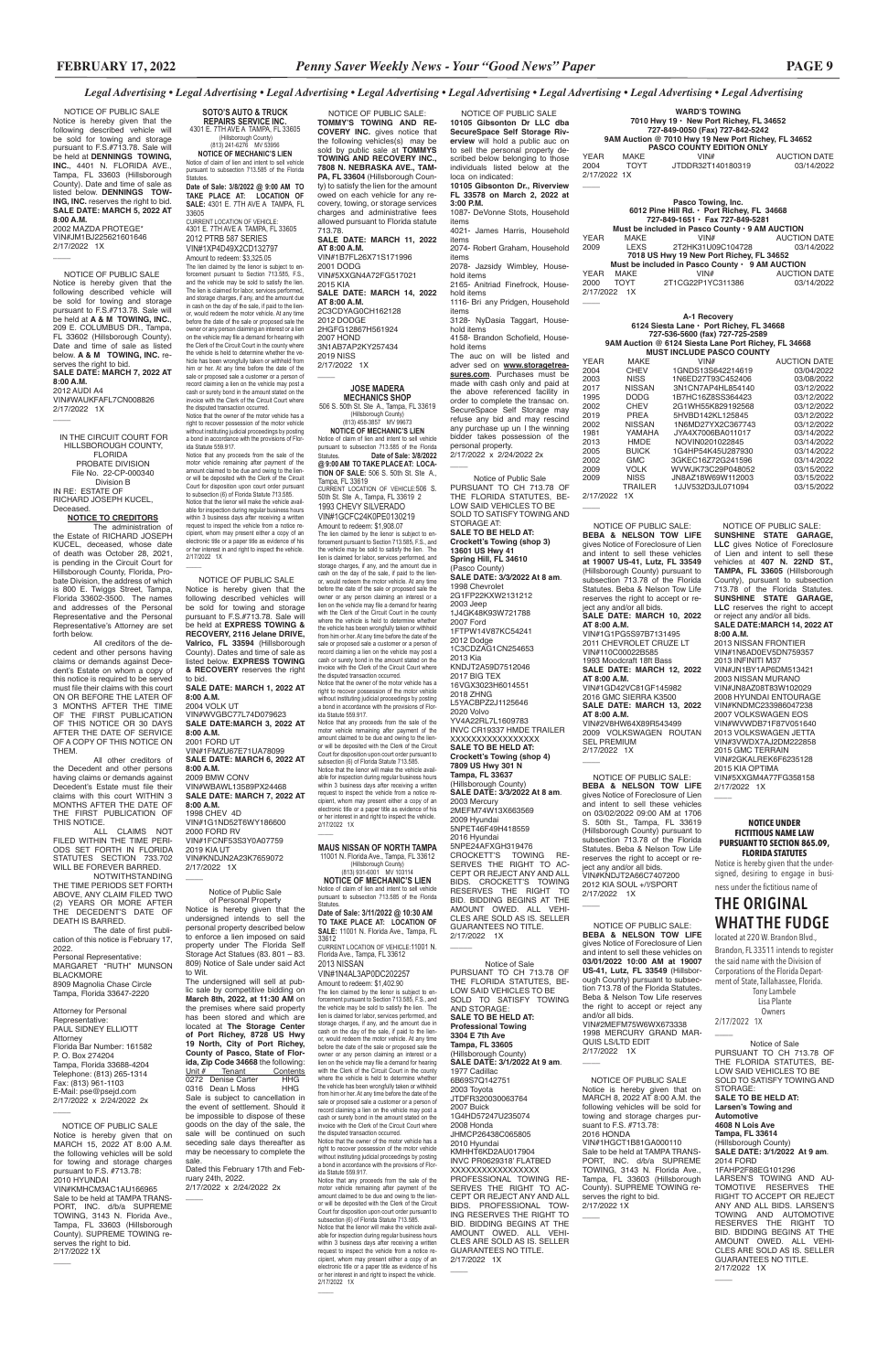IN THE CIRCUIT COURT OF THE THIRTEENTH JUDICIAL CIRCUIT IN AND FOR HILLSBOROUGH COUNTY, FLORIDA Case No.: 22-001031 Division: C-P ARETHA LEEDORA SALEH, Petitioner

and NEGMELDIN G. SALEH, Respondent

**NOTICE OF ACTION FOR DISSOLUTION OF MARRIAGE** (NO CHILD OR FINANCIAL SUPP TO: NEGMELDIN G. SALEH

 Address Unknown YOU ARE NOTIFIED that an action for Dissolution of Marriage has been filed against you and that you are required to serve a copy of your written defenses, if any, to it on ARE-THA LEEDORA SALEH, whose address is 412 Railroad St. N., Wimauma, FL 33598, on or before February 28, 2022, and file the original with the Clerk of this Court at 800 E. Twiggs St., Suite 101, Tampa, FL 33602, before service on Petitioner or immediately thereafter. If you fail to do so, a default may be entered against you for

WARNING: Rule 12.285, Florida Family Law Rules of Procedure, requires certain automatic disclosure of documents and information. Failure to comply can result in sanctions, including dismissal or striking of pleadings.

the relief demanded in the petition. The action is asking the court to decide how the following real or personal property should be divided: None.

Respondent<br>**NOTICE OF ACTION FOR<br>DISSOLUTION OF MARRIAGE** (NO CHILD OR FINANCIAL SUPPORT)

Copies of all court documents in this case, including orders, are available at the Clerk of the Circuit Court's office. You may review these documents upon request.

You must keep the Clerk of the Circuit Court's office notified of your current address. (You may file Notice of Current Address, Florida Supreme Court Ap-proved Family Law Form 12.915.) Future papers in this lawsuit will be mailed to the address on record at the clerk's office.

WARNING: Rule 12.285, Florida Family Law Rules of Procedure, requires certain automatic disclosure of documents and information. Failure to comply can result in sanctions, including dismissal or striking of pleadings. Dated January 21, 2022. CINDY STUART CLERK OF CIRCUIT COURT By:Sherika Virgil Deputy Clerk 1/27/2022 x 2/17/2022 4x  $\overline{\phantom{a}}$ 

Dated January 25, 2022. CINDY STUART

 CLERK OF CIRCUIT COURT By:Sherika Virgil Deputy Clerk 2/3/2022 x 2/24/2022 4x

IN THE CIRCUIT COURT OF THE THIRTEENTH JUDICIAL CIRCUIT IN AND FOR HILLSBOROUGH

COUNTY, FLORIDA Case No.: 22-000910 Division: R-P

LIZBETH CHERIZ SOSA, Petitioner

and

 $\overline{\phantom{a}}$ 

EMILY JANE WARDEN,

TO: EMILY JANE WARDEN 2331 W. St. Louis St. #3

 Tampa, FL 33607 YOU ARE NOTIFIED that an action for Dissolution of Marriage has been filed against you and that you are required to serve a copy of your written defenses, if any, to it on LIZBETH CHERIZ SOSA, whose address is 2331 W. St. Louis St. #3, Tampa, FL 33607, on or before February 22, 2022, and file the original with the Clerk of this Court at 800 E. Twiggs St., Suite 101, Tampa, FL 33602, before service on Peti-tioner or immediately thereafter. If you fail to do so, a default may be entered against you for the relief

demanded in the petition.

The action is asking the court to decide how the following real or personal property should be divided: None.

Copies of all court documents in this case, including orders, are available at the Clerk of the Circuit Court's office. You may review these documents upon request.

You must keep the<br>Clerk of the Circuit Court's office notified of your current address. (You may file Notice of Current Address, Florida Supreme Court Approved Family Law Form 12.915.) Future papers in this lawsuit will be mailed to the address on record at the clerk's office.<br>WARNING:

IN THE CIRCUIT COURT FOR HILLSBOROUGH COUNTY, FLORIDA PROBATE DIVISION File No.19-CP-003165 Division A IN RE: ESTATE OF LUCY MAE WILLIAMS, Deceased.

# **NOTICE TO CREDITORS**

The administration of the estate of LUCY MAE WIL-LIAMS, deceased, whose date of death was July 21, 2019, is pending in the Circuit Court for HILL-SBOROUGH County, Florida, Probate Division, the address of which is 800 E. Twiggs St., Tampa, Florida 33602. The names and addresses of the personal representative and the personal representative's attorney are set forth below.

All creditors of the decedent and other persons having claims or demands against decedent's estate on whom a copy of this notice is required to be served must file their claims with this court ON OR BEFORE THE LATER OF 3 MONTHS AFTER THE TIME OF THE FIRST PUB-LICATION OF THIS NOTICE OR 30 DAYS AFTER THE DATE OF SERVICE OF A COPY OF THIS NOTICE ON THEM.

All other creditors of the decedent and other persons having claims or demands against decedent's estate must file their claims with this court WITHIN 3 MONTHS AFTER THE DATE OF THE FIRST PUBLICATION OF THIS NOTICE.

ALL CLAIMS NOT FILED WITHIN THE TIME PERI-ODS SET FORTH IN SECTION 733.702 OF THE FLORIDA PRO-BATE CODE WILL BE FOREVER BARRED.

NOTWITHSTANDING THE TIME PERIODS SET FORTH ABOVE, ANY CLAIM FILED TWO (2) YEARS OR MORE AFTER THE DECEDENT'S DATE OF DEATH IS BARRED.

The date of first publication of this notice is February 10, 2022. Personal Representative:

Annette Williams 6908 47th St. N. Tampa, Florida 33610

#### Attorney for Personal Representative:

 $\overline{\phantom{a}}$ 

 By:Kineta Nash Deputy Clerk 2/3/2022 x 2/24/2022 4x  $\overline{\phantom{a}}$ 

> Tiffany S. Craig, Esquire Florida Bar Number: 0067611 Law Office of Tiffany S. Craig 1936 W. MLK Blvd. Suite 104 Tampa, Florida 33607 Telephone: (813) 247-1460 Fax: (813) 241-2859 E-Mail: tiffanycraig1@hotmail.com Secondary E-Mail: tiffany.craiglawfirm@hotmail.com 2/10/2022 x 2/17/2022 2x

**Respondent NOTICE OF ACTION FOR DISSOLUTION OF MARRIAGE** (NO CHILD OR FINANCIAL SUPPORT)

### **NOTICE OF ADMINISTRATIVE COMPLAINT**

### **TO: Earnestine Richardson Case No.: 256449-19-AG Tampa, Florida**

YOU ARE NOTIFIED that an action for Dissolution of Marriage has been filed against you and that you are required to serve a copy of your written defenses, if any, to it on ANGELA SAMPSON, whose address is 8900 Bower Bass Circle, Wesley Chapel, FL 33545, on or before March 1, 2022, and file the original with the Clerk of this Court at 800 E. Twiggs St., Tampa, FL 33602, before service on Petitioner or immediately thereafter. If you fail to do so, a default may be entered against you for the relief demanded in the petition.

You must keep the Clerk of the Circuit Court's office notified of your current address. (You may file Notice of Current Address, Florida Supreme Court Approved Family Law Form 12.915.) Future papers in this lawsuit will be mailed to the address on record at the clerk's office.

An ADMINISTRATIVE COMPLAINT to suspend or revoke your license(s) and eligibility for licensure and appointment has been filed against you. You have the right to request a hearing pursuant to Sections 120.569 and 120.57(1) and (2), Florida Statutes, by mailing a request for same to the DFS Agency Clerk. Filing with the Agency Clerk may be accomplished via U.S. Mail, express overnight delivery, hand delivery, facsimile transmission, or electronic mail. The address for overnight delivery or hand delivery is DFS Agency Clerk at the Florida Department of Financial Services, 612 Larson Building, 200 East Gaines Street, Tallahassee, Florida 32399-0390. The fax number is (850) 488- 0697. The e-mail is: DFSAgencyClerk@myfloridacfo.com. If a request for hearing is not received by March 24, 2022, the right to a hearing in this matter will be waived and the Chief Financial Officer will dispose of this case in accordance with the law.

WARNING: Rule 12.285, Florida Family Law Rules of Procedure, requires certain automatic disclosure of documents and information. Failure to comply can result in sanctions, including dismissal or striking of pleadings.

 The Treasurer of the State of Florida Department of Insurance

Tom Gallagher

2/10/2022 x 3/3/2022 4x

IN THE CIRCUIT COURT OF THE THIRTEENTH JUDICIAL CIRCUIT IN AND FOR HILLSBOROUGH COUNTY, FLORIDA Case No.: 21-CA-5275 Division:

GERMAN AMERICAN CLUB OF TAMPA, INC. a/k/a DEUTSCH AMERIKANISCHER VEREIN OF TAMPA, INC., Plaintiff,

vs. DORA OELSNER, THE ESTATE OF DORA OELSNER, UNKNOWN HEIRS OF DORA OELSNER, MARTHA OELSNER, THE ES-TATE OF MARTHA OELSNER, UNKNOWN HEIRS OF MAR-THA OELSNER, LILLIAN ARM-STRONG, THE ESTATE OF LIL-LIAN ARMSTRONG, UNKNOWN HEIRS OF LILLIAN ARM-STRONG, CITY OF TAMPA, and TAMPA ELECTRIC COMPA-NY, Defendants.

#### **NOTICE OF ACTION**

TO: DORA OELSNER 6111 N. ROME AVE TAMPA, FLORIDA 33604

THE ESTATE OF DORA OELSNER c/o MARTHA OELSNER, its Testatrix 6111 N ROME AVE TAMPA, FLORIDA 33604

UNKNOWN HEIRS OF DORA OELSNER 6111 N ROME AVE TAMPA, FLORIDA 33604

MARTHA OELSNER 6111 N ROME AVE TAMPA, FLORIDA 33604

THE ESTATE OF MARTHA OELSNER 6111 N ROME AVE TAMPA, FLORIDA 33604

UNKNOWN HEIRS OF MARTHA OELSNER 6111 N ROME AVE TAMPA, FLORIDA 33604

LILLIAN ARMSTRONG 6111 N ROME AVE TAMPA, FLORIDA 33604

**GOVERN** YOURSELVES ACCORDINGLY this 2nd day of February, 2022. CHAD CHRONISTER, as Sheriff of Hillsborough County JILL R. HAMEL, ESQ., Attorney for Hillsborough County Sheriff's Office 2008 East 8th Avenue Post Office Box 3371 Tampa, Florida 33601 (813) 247-0975 Florida Bar No. 583464 jhamel@teamHCSO.com 2/10/2022 x 2/17/2022 2x

 $\overline{\phantom{a}}$ 

THE ESTATE OF LILLIAN ARMSTRONG 6111 N ROME AVE TAMPA, FLORIDA 33604

UNKNOWN HEIRS OF LILLIAN ARMSTRONG 6111 N ROME AVE TAMPA, FLORIDA 33604

YOU ARE NOTIFIED that an action to quiet title on the following property in Hillsborough SCHAFF, Respondent/Wife **AMENDED NOTICE OF ACTION** (Amended to Correct Wife's Address TO: CHRYSTAL MARIE JOSE-PHINE AWAD, Also Known As CHRISTAL MARIE JOSEPHINE AWAD, CHRISTAL MARIE JOSE-PHINE SCHAFF And CHRYSTAL **SCHAFF** 

County, Florida: THE FOLLOWING DESCRIBED LAND, SITUATE, LYING, AND BEING INHILLS-BOROUGH COUNTY, FLORIDA, TO WIT: N 330 FT OF GOV LOT 4 LESS N 25 FT AND LESS W 34 FT FOR

R/W'S LESS FOLLOWING DESC TRACT COM AT NW COR OF GOVE LOT 4 E ALG N BDRY OF SAID LOT 4 517.41 FT FOR POB THN CONT E 210 FT THN S 33 DEG 52 MIN 30 SEC W 150.36 FT THN S 89 DEG 55 MIN 34 SEC W 126.10 FT THN N 125 FT TO POB LESS RD R/W

has been filed against you and that you are required to serve a copy of your written defenses, if any, to it on The Law Office of C.W. Wickersham, Jr., P.A., Plaintiff's attorney, at 2720 Park Street, Suite 205, Jacksonville, Florida, 32205, Phone Number: (904) 389-6202, not less than 28 nor more than 60 days of the first date of publication of this Notice, and file the original with the Clerk of this Court, at 800 E. Twiggs Street , Tampa , Florida 33602 service on Plaintiff or immediately thereafter. **If you fail to do so, a Default may be entered against you for the relief demanded in the Complaint**. Dated this 27th day of January, 2022. Cindy Stuart Clerk of the Circuit Court By: Isha Lirado Baker As Deputy Clerk 2/3/2022 x 2/24/2022 4x

 $\overline{\phantom{a}}$ 

IN THE CIRCUIT COURT OF THE THIRTEENTH JUDICIAL CIRCUIT IN AND FOR HILLSBOROUGH COUNTY, FLORIDA Case No.: 22-DR-000820 Division: E-P AFRA FERRIERA, Petitioner and

TROY D. SANDIFAR, Respondent

# **NOTICE OF ACTION FOR DISSOLUTION OF MARRIAGE**

(NO CHILD OR FINANCIAL SUPPORT) TO: TROY D. SANDIFAR

 Address Unknown YOU ARE NOTIFIED that an action for Dissolution of Marriage has been filed against you and that you are required to serve a copy of your written defenses, if any, to it on AFRA FER-RIERA, whose address is 201 5TH AVE. NW, Ruskin, FL 33570, on or before February 21, 2022, and file the original with the Clerk of this Court at 800 E. Twiggs St., Suite 101, Tampa, FL 33602, before service on Petitioner or immediately thereafter. If you fail to do so, a default may be entered against you for the relief demanded in the petition.

The action is asking the court to decide how the following real or personal property should be divided: None.

Copies of all court documents in this case, including orders, are available at the Clerk of the Circuit Court's office. You may review these documents upon request.

You must keep the Clerk of the Circuit Court's office notified of your current address. (You may file Notice of Current Address, Florida Supreme Court Approved Family Law Form 12.915.) Future papers in this lawsuit will be mailed to the address on record at the clerk's office. WARNING: Rule

12.285, Florida Family Law Rules of Procedure, requires certain automatic disclosure of documents and information. Failure to comply can result in sanctions, including dismissal or striking of pleadings. Dated January 20, 2022. CINDY STUART CLERK OF CIRCUIT COURT

IN THE CIRCUIT COURT OF THE THIRTEENTH JUDICIAL CIRCUIT IN AND FOR HILLSBOROUGH COUNTY, FLORIDA FAMILY LAW DIVISION Case No.: 21-DR-017743 Division: E ANGELA SAMPSON,

Petitioner and

SENY DIA,

TO: SENY DIA 807 9th Avenue, Apt. 2B New York, NY 10019

The action is asking the court to decide how the following real or personal property should be divided: None.

Copies of all court documents in this case, including orders, are available at the Clerk of the Circuit Court's office. You may review these documents upon request.

 Dated January 28, 2022. CINDY STUART CLERK OF CIRCUIT COURT By:Isha Tirado-Baker Deputy Clerk 2/3/2022 x 2/24/2022 4x

 $\overline{\phantom{a}}$ 

IN THE CIRCUIT COURT OF THE THIRTEENTH JUDICIAL CIRCUIT OF THE STATE OF FLORIDA, IN AND FOR HILLSBOROUGH COUNTY GENERAL CIVIL LAW DIVISION Case No.: 21-CA-9258 Division:A IN RE: THE FORFEITURE OF TWO THOUSAND THREE HUNDRED FORTY-TWO DOLLARS AND 00/100 (\$2,342.00) U.S. CURRENCY SEIZED BY HILLSBOROUGH COUNTY SHERIFF'S OFFICE **CLAIMANT: ROMAR LANARD CARTER**

#### **NOTICE OF FORFEITURE PROCEEDINGS TO: ROMAR LANARD CARTER 3622 N. 53rd Street**

 **Tampa, Florida 33619** and all persons who claim an interest in: TWO THOUSAND THREE HUNDRED FORTY-TWO

DOLLARS AND 00/100 (\$2,342.00) U.S. CURRENCY; seized on or about October 6, 2021, in Hillsborough County, Florida.

*YOU WILL PLEASE TAKE NOTICE* said property is in the custody of the Hillsborough County Sheriff's Office. Any Claimant desiring to contest the forfeiture of the above-described property shall serve upon the below-signed attorney any responsive pleadings and affirmative defenses within twenty (20) days after receipt of the Complaint for Forfeiture and Order Finding Probable Cause, pursuant to §932.704 (5) (c),Fla. Stat.

PLEASE GOVERN YOURSELVES ACCORDINGLY this 2nd day of February, 2022. CHAD CHRONISTER, as Sheriff of Hillsborough County JILL R. HAMEL, ESQ., Attorney for Hillsborough County Sheriff's Office 2008 East 8th Avenue Post Office Box 3371 Tampa, Florida 33601 (813) 247-0975 Florida Bar No. 583464 jhamel@teamHCSO.com 2/10/2022 x 2/17/2022 2x  $\overline{\phantom{a}}$ 

IN THE CIRCUIT COURT OF THE THIRTEENTH JUDICIAL CIRCUIT OF THE STATE OF FLORIDA, IN AND FOR HILLSBOROUGH COUNTY GENERAL CIVIL LAW DIVISION Case No.: 21-CA-9860 Division:J IN RE: THE FORFEITURE OF FOUR THOUSAND SEVEN HUNDRED FORTY-THREE DOLLARS AND 00/100 (\$4,743.00) U.S. CURRENCY SEIZED BY HILLSBOROUGH COUNTY SHERIFF'S OFFICE

**CLAIMANT: SHAWYON DILLARD NOTICE OF FORFEITURE PROCEEDINGS TO: SHAWYON DILLARD Booking No. 2021-27748 Hillsborough County Orient Road Jail 1201 Orient Road Tampa, FL 3319**

and all persons who claim an interest in:FOUR THOUSAND SEVEN HUNDRED FORTY-THREE DOLLARS AND 00/100 (\$4,743.00) U.S. CURRENCY; seized on or about November 4, 2021, in Hillsborough County, Florida.

*YOU WILL PLEASE TAKE NOTICE* said property is in the custody of the Hillsbor-

ough County Sheriff's Office. Any Claimant desiring to contest the forfeiture of the above-described property shall serve upon the below-signed attorney any responsive pleadings and affirmative defenses within twenty (20) days after receipt of the Complaint for Forfeiture and Order Finding Probable Cause, pursuant to §932.704 (5) (c),Fla. Stat.

IN THE CIRCUIT COURT OF THE THIRTEENTH JUDICIAL CIRCUIT IN AND FOR HILLSBOROUGH COUNTY, FLORIDA

CIVIL ACTION FAMILY LAW DIVISION Case No.: 21-DR-017041

Division: D IN RE: THE MARRIAGE OF DANA THOMAS AWAD, Petitioner/Husband and

CHRYSTAL MARIE JOSEPHINE AWAD, Also Known As CHRISTAL MARIE JOSEPHINE AWAD, CHRISTAL MARIE JOSE-PHINE SCHAFF And CHRYSTAL

43230 Gadsden Avenue #184,

 Lancaster, CA 93534 YOU ARE NOTIFIED action for the Dissolution of Marriage has been filed against you and you are required to serve a copy of your written defenses, if any, to it on LANCE K. STALNAKER, the petitioner's attorney, whose address is Post Office Box 6146, Lakeland, FL 33807, on or before February 21, 2022, and file the original with the Clerk of this Court at 800 E. Twiggs St., Suite 101, Tampa, FL 33602, before service on the Petitioner's attorney or immediately thereafter. If you fail to do so, a de-fault will be entered against you for the relief demanded in the petition.

 Dated January 18, 2022. CINDY STUART CLERK OF CIRCUIT COURT By:Kineta Nash Deputy Clerk 1/27/2022 x 2/17/2022 4x

> NOTICE OF SALE NOTICE IS HEREBY

GIVEN that the undersigned intends to sell the personal property

 $\overline{\phantom{a}}$ 

described below to enforce a lien imposed on said property under The Florida Self Storage Facility Act Statutes (Section 83.801- 83.809).

The undersigned will be sold at public sale by competitive bidding on **Friday, February 25, 2022 at 12:00 pm** with **StorageTreasures.com**, said property has been stored and which are located at **STORQUEST on 2135 Gunn Hwy., Odessa, FL 33556 County of Pasco, State of Florida**, the following:

NAME: UNIT#: CONTENTS: Alejandro Garcia C018 HHG Purchases must be paid for at the time of purchase in cash or credit card only. All purchased items are sold as is, where is, and must be removed at the time of the sale. Sale is subject to cancellation in the event of settlement between owner and obligated party.

 Dated this 10th day of February 2022 and the 17th day of February 2022.

2/10/2022 x 2/17/2022 2x

 $\overline{\phantom{a}}$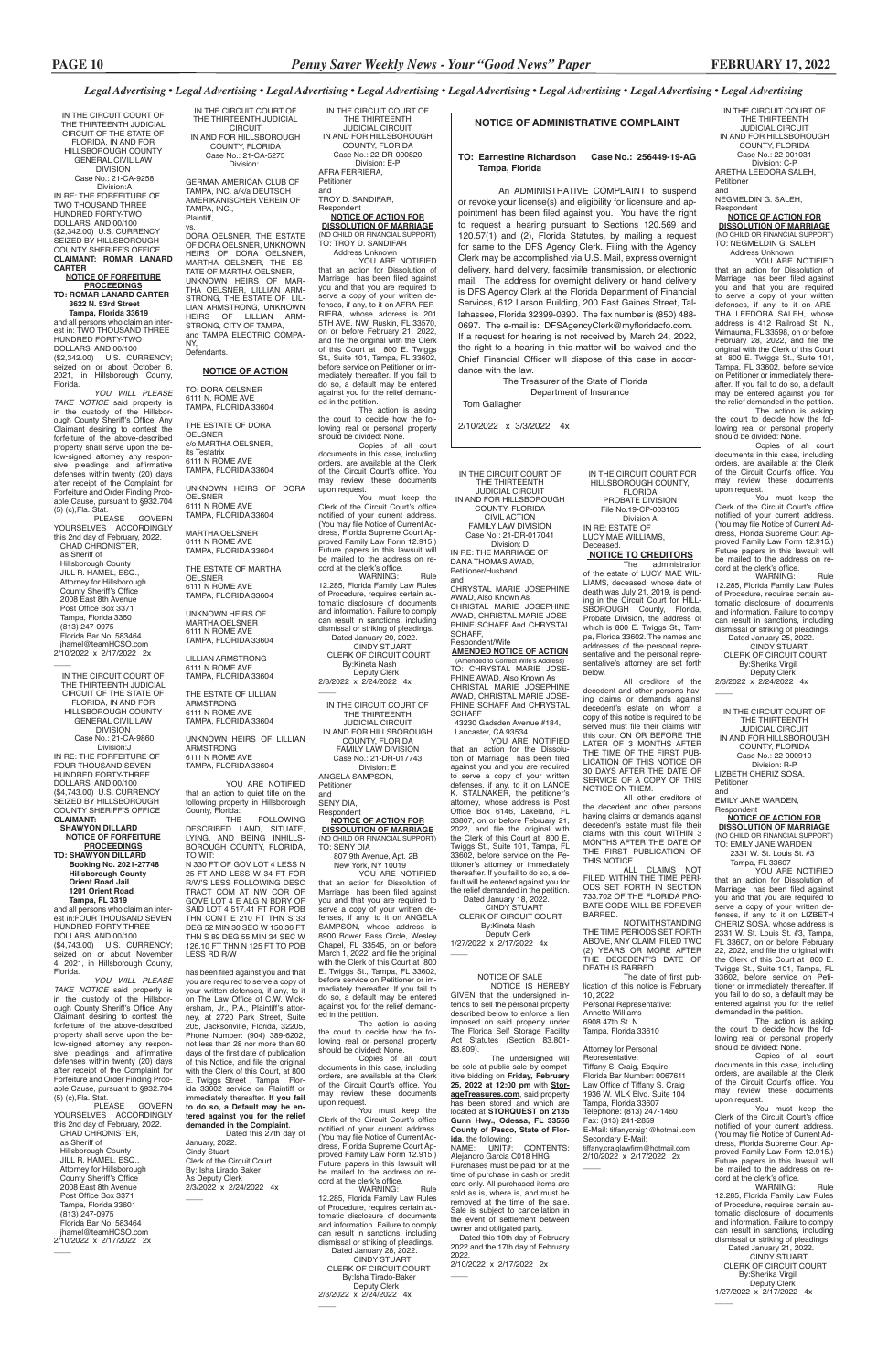**NOTICE OF APPLICATION FOR TAX DEED** The holder of the following tax certificates has filed the certificates for a tax deed to be issued. The certificate numbers and years of issuance, the description of the property, and the names in which it was

File No. 2022-194<br>
Certificate No.: 2019 / 10603<br>
Year of Issuance: 2019<br>
Description of Property:<br>
BEG AT NW COR OF E 1/4 OF NE 1/4

assessed are: Folio No. 083885.0001

OF SW 1/4 AND RUN E 993.2 FT TO NE COR OF W 1/2 OF NW 1/4 OF SE 1/4 AND RUN S 1029.2 FT N 43 DEG 39 MIN W 750.6 FT N 51 DEG 10 MIN W 617 FT TO PT S OF BEG AND N TO BEG LESS THAT PART DESC AS BEG AT NE COR OF SW 1/4 OF NW 1/4 OF SE 1/4 RUN S

367 FT N 43 DEG W TO PT 200 FT DUE W OF E LINE OF SW 1/4 OF NW 1/4 OF SE 1/4 THN N TO PT ON LINE OF SW 1/4 OF NW 1/4 OF SE 1/4 200 FT W OF POB THN E 200 FT TO POB AND LESS TR BEG NE COR OF W 1/2 OF NW 1/4 OF SE 1/4 SAID SEC 35 THN S 100 FT THN W 50 FT THN N 100 FT THN E 50 FT TO POB AND LESS COMM NW COR OF SE 1/4 THN S 324.09 FT FOR POB THN S 89 DEG 31 MIN 46 SEC E 331 FT THN S 351.85 FT THN N 42 DEG 49 MIN W 266.17 FT THN N 51 DEG 10 MIN W 192.67 FT THN N 38.51 FT TO POB SEC - TWP - RGE : 35 - 28 - 21 **SUBJECT TO ALL OUTSTANDING TAXES** Name(s) in which assessed: **JOHNNY RAY WHEATON**

**AUSTIN ARDELL OBERMULLER** All of said property being in the County of Hillsborough, State of

Florida.

Unless such certificate shall be redeemed according to law, the property described in such certificate shall be sold to the highest bidder on (3/10/2022) online via the internet at www.hillsborough. realtaxdeed.com. Dated this 20th day of

January, 2022.

 $\overline{\phantom{a}}$ 

CINDY STUART Clerk of the Circuit Court Hillsborough County, Florida Signature by:Travis Hubbard, Deputy Clerk

**NOTICE OF APPLICATION FOR TAX DEED** The holder of the following tax certificates has filed the certificates for a tax deed to be issued. The certificate numbers and years of issuance, the description of the property, and the names in which it was assessed are: Folio No. 203560.0000 File No. 2022-190 Certificate No.: 2019 / 18938 Year of Issuance: 2019 Description of Property:<br>S 207 FT OF N 14 CHS OF SW 1/4 OF<br>SW 1/4 LESS RD R/W<br>SEC - TWP - RGE : 21 - 28 - 22

> If you are a person with a disability who needs any accommodation in order to participate in this proceeding, you are entitled, at no cost to you, to the provision of certain assistance. Please contact the Clerk's ADA Coordinator, 601 E. Kennedy Blvd., Tampa, Florida, (813) 276-8100 extension 4205, two working days prior to the date the service is needed; if you are hearing or voice impaired, call 711. 1/27/2022 x 2/17/2022 4x

 Deputy Clerk If you are a person with a disability who needs any accommodation in order to participate in this proceeding, you are entitled, at no cost to you, to the provision of certain assistance. Please contact the Clerk's ADA Coordinator, 601 E. Kennedy Blvd., Tampa, Florida, (813) 276-8100 extension 4205, two working days prior to the date the service is needed; if you are hearing or voice impaired, call 711. 1/27/2022 x 2/17/2022 4x  $\overline{\phantom{a}}$ 

**NOTICE OF APPLICATION FOR TAX DEED** The holder of the following tax certificates has filed the certificates for a tax deed to be issued. The certificate numbers and years of issuance, the description of the property, and the names in which it was assessed are: Folio No. 099519.0000 File No. 2022-193 Certificate No.: 2019 / 12329 Year of Issuance: 2019 Description of Property: SULPHUR SPRINGS LOT 5 AND E 45FT LOT 6 BLOCK 50<br>PLAT BK / PG : 1 / 111<br>SEC - TWP - RGE : 24 - 28 - 18<br>**SUBJECT TO ALL OUTSTANDING TAXES** Name(s) in which assessed: **IGLESIA DE DIOS PENTECOSTAL** 

**MI INC**

Unless such certificate shall be redeemed according to law, the property described in such certificate shall be sold to the highest bidder on (3/10/2022)<br>online via the internet at <u>www.hillsborough.</u> realtaxdeed.com. Dated this 20th day of **IGLESIA DE DIOS PENTECOSTAL MOVIMIENTO INTERNACIONAL INC** All of said property being in the County of Hillsborough, State of

Florida.

Unless such certificate shall be redeemed according to law, the property described in such certificate<br>shall be sold to the highest bidder on<br>(3/10/2022) online via the internet at <u>www.</u> hillsborough.realtaxdeed.com.

**FOR TAX DEED**<br>The holder of the following tax certificates<br>has filed the certificates for a tax deed to be issued. The certificate numbers and years of issuance, the description of the property, and the names in which it was assessed are:

> Dated this 20th day of January, 2022. CINDY STUART Clerk of the Circuit Court Hillsborough County, Florida Signature by:Travis Hubbard, Deputy Clerk If you are a person with a disability who needs any accommodation in order to participate in this proceeding, you are entitled, at no cost to you, to the provision of certain assistance. Please contact the<br>Clerk's ADA Coordinator, 601 E. Kennedy Clerk's ADA Coordinator, 601 E. Kennedy Blvd., Tampa, Florida, (813) 276-8100 extension 4205, two working days prior

# **TAXES** Name(s) in which assessed:<br>JEAN DANNER

**JEAN DANNER<br>MELVIN OLIVER DANNER JR<br>JEAN L DANNER<br>All of said property being** in the County of Hillsborough, State of

to the date the service is needed; if you are hearing or voice impaired, call 711. 1/27/2022 x 2/17/2022 4x \_\_\_\_

 Deputy Clerk If you are a person with a disability who needs any accommodation in order to participate in this proceeding, you are entitled, at no cost to you, to the provision of certain assistance. Please contact the Clerk's ADA Coordinator, 601 E. Kennedy Blvd., Tampa, Florida, (813) 276-8100 extension 4205, two working days prior to the date the service is needed; if you are hearing or voice impaired, call 711. 1/27/2022 x 2/17/2022 4x  $\overline{\phantom{a}}$ 

assessed are: Folio No.076800.0300 File No. 2022-186 Certificate No.: 2019 / 9270 Year of Issuance: 2019 Description of Property:<br>N 1/2 OF SW 1/4 OF NW 1/4 OF NW 1/4<br>LESS N 150 FT OF W 320.43 FT THERE-<br>OF AND LESS S 160 FT OF N 310 FT

**SUBJECT TO ALL OUTSTANDING TAXES** Name(s) in which assessed:

**LEVIN SHAPIRO LLC STRESS FREE MANAGEMENT TRUST-EE PLANT CITY LAND CMB MAY 2020 TRUST, TRUSTEE**

All of said property being in the County of Hillsborough, State of Florida. Unless such certificate

shall be redeemed according to law, the property described in such certificate shall be sold to the highest bidder on (3/10/2022) online via the internet at www. hillsborough.realtaxdeed.com. Dated this 20th day of

January, 2022. CINDY STUART

Clerk of the Circuit Court Hillsborough County, Florida Signature by:Travis Hubbard,

# **NOTICE OF APPLICATION**

**FOR TAX DEED**<br>The holder of the following tax certificates

has filed the certificates for a tax deed to be issued. The certificate numbers and years of issuance, the description of the

property, and the names in which it was

assessed are: Folio No. 088912.0800

TO POBN 44.34 FT E 64.64 FT S 44.34 FT<br>AND W 64.64 FT TO POB LESS W 48.32<br>FT THEREOF .....A/K/A LOT 4 BLDG 4<br>PLAT BK / PG : 31 / 51 SEC - TWP - RGE : 07 - 28 - 19 **SUBJECT TO ALL OUTSTANDING** 

All of said property being in the County of Hillsborough, State of Florida.

Unless such certificate shall be redeemed according to law, the property described in such certificate shall be sold to the highest bidder on (3/10/2022)<br>online via the internet at <u>www.hillsborough.</u>

> January, 2022. CINDY STUART Clerk of the Circuit Court

 $\overline{\phantom{a}}$ 

Hillsborough County, Florida Signature by:Travis Hubbard, Deputy Clerk

If you are a person with a disability who needs any accommodation in order to participate in this proceeding, you are entitled, at no cost to you, to the provision of certain assistance. Please contact the Clerk's ADA Coordinator, 601 E. Kennedy Blvd., Tampa, Florida, (813) 276-8100 extension 4205, two working days prior to the date the service is needed; if you are hearing or voice impaired, call 711. 1/27/2022 x 2/17/2022 4x

#### **NOTICE OF APPLICATION**

 $\overline{\phantom{a}}$ 

 Folio No. 149103.0000 File No. 2022-188 Certificate No.: 2019 / 14885 Year of Issuance: 2019

Description of Property: SEMINOLE CREST ADDITION LOT 5 BLOCK 5 PLAT BK / PG : 32 / 78 SEC - TWP - RGE - 30 - 28 - 19 **SUBJECT TO ALL OUTSTANDING** 

**NOTICE OF APPLICATION FOR TAX DEED**<br>The holder of the following tax certificates<br>has filed the certificates for a tax deed to be issued. The certificate numbers and years of issuance, the description of the property, and the names in which it was assessed are: Folio No. 077687.8930 File No. 2022-180 Certificate No.: 2019 / 9672 Year of Issuance: 2019 Description of Property: WATERLEAF PHASE 2C LOT 17 BLOCK 8 PLAT BK / PG : 122 / 198 SEC - TWP - RGE : 10 - 31 - 20 **SUBJECT TO ALL OUTSTANDING TAXES** Name(s) in which assessed:<br>GREGORY JACKS

> Florida. Unless such certificate shall

be redeemed according to law, the prop-erty described in such certificate shall be sold to the highest bidder on (3/10/2022) online via the internet at www.hillsborough.

realtaxdeed.com. Dated this 20th day of January, 2022. CINDY STUART

Clerk of the Circuit Court Hillsborough County, Florida Signature by:Travis Hubbard,

 Hillsborough County, Florida Signature by:Travis Hubbard, Deputy Clerk If you are a person with a disability who

needs any accommodation in order to participate in this proceeding, you are entitled, at no cost to you, to the provision of certain assistance. Please contact the Clerk's ADA Coordinator, 601 E. Kennedy Blvd., Tampa, Florida, (813) 276-8100 extension 4205, two working days prior<br>to the date the service is needed; if you<br>are hearing or voice impaired, call 711.<br>1/27/2022 x 2/17/2022 4x

**FOR TAX DEED**<br>The holder of the following tax certificates has filed the certificates for a tax deed to be issued. The certificate numbers and years of issuance, the description of the property, and the names in which it was assessed are:

**NOTICE OF APPLICATION FOR TAX DEED** The holder of the following tax certificates has filed the certificates for a tax deed to be issued. The certificate numbers and years of issuance, the description of the property, and the names in which it was

Unless such certificate shall be redeemed according to law, the property described in such certificate<br>shall be sold to the highest bidder on<br>(3/10/2022)onlineviatheinternetat<u>www.</u> OF W 574.50 FT THEREOF AND LESS W 30 FT FOR BELL SHOALS ROAD AND LESS E 167.36 FT OF W 487.79 FT OF N 150 FT OF N 1/2 OF SW 1/4 OF NW 1/4 OF NW 1/4 AND LESS ADT'L RD R/W SEC - TWP - RGE : 24 - 30 - 20 **SUBJECT TO ALL OUTSTANDING TAXES** Name(s) in which assessed:

**FOR TAX DEED**<br>The holder of the following tax certificates<br>has filed the certificates for a tax deed to be issued. The certificate numbers and years of issuance, the description of the property, and the names in which it was assessed are: Folio No. 088529.0300

# **MATOS LIVING TRUST MATOS LIVING TRUST DATED JAN 29**

**2007** All of said property being in the County of Hillsborough, State of

Florida. Unless such certificate shall be redeemed according to law, the prop-erty described in such certificate shall be sold to the highest bidder on (3/10/2022) online via the internet at www.hillsborough. realtaxdeed.com. Dated this 20th day of

January, 2022. CINDY STUART Clerk of the Circuit Court Hillsborough County, Florida

Signature by:Travis Hubbard, Deputy Clerk If you are a person with a disability who

needs any accommodation in order to participate in this proceeding, you are entitled, at no cost to you, to the provision of certain assistance. Please contact the Clerk's ADA Coordinator, 601 E. Kennedy Blvd., Tampa, Florida, (813) 276-8100 extension 4205, two working days prior to the date the service is needed; if you are hearing or voice impaired, call 711. 1/27/2022 x 2/17/2022 4x

If you are a person with a disability who needs any accommodation in order to participate in this proceeding, you are entitled, at no cost to you, to the provision of certain assistance. Please contact the Clerk's ADA Coordinator, 601 E. Kennedy Blvd., Tampa, Florida, (813) 276-8100 extension 4205, two working days prior<br>to the date the service is needed; if you<br>are hearing or voice impaired, call 711.<br>1/27/2022 x 2/17/2022 4x  $\overline{\phantom{a}}$ 

> **NOTICE OF APPLICATION FOR TAX DEED** The holder of the following tax certificates has filed the certificates for a tax deed to be issued. The certificate numbers and years of issuance, the description of the property, and the names in which it was assessed are: Folio No. 029798.0000 File No. 2022-185 Certificate No.: 2019 / 2849 Year of Issuance: 2019 Description of Property: PINE CREST VILLA ADDITION NO 4 LOT 312 BLOCK N PLAT BK / PG : 20 / 10 SEC - TWP - RGE : 33 - 28 - 18 **SUBJECT TO ALL OUTSTANDING**

> **TAXES** Name(s) in which assessed: **DUNCAN LAND AND DEVELOPMENT**

> **INC** All of said property being in the County of Hillsborough, State of

Florida. Unless such certificate shall be redeemed according to law, the prop-erty described in such certificate shall be sold to the highest bidder on (3/10/2022) online via the internet at www.hillsborough.

The property contained in the storage unit at **Discount Mini Storage of Tampa, 6500 N. 56th St. Tampa, FL 33610** (Hillsborough County) will be sold or otherwise disposed of at **STORAGETREASURES.COM on March 01, 2022 at 11:00AM** or

realtaxdeed.com. Dated this 20th day of January, 2022. CINDY STUART

Clerk of the Circuit Court Hillsborough County, Florida Signature by:Travis Hubbard,

Deputy Clerk

suitcase, golf clubs, printer<br>84 Diana Lozano HHG, boxes 84 Diana Lozano HHG, boxes Purchases must be paid for at the time of purchase in CASH ONLY plus \$100 deposit. All purchased items are sold as is, where is, and must be removed within 48 hours of sale. Sale is subject to cancel-lation in the event of settlement between owner and obligated party. You must present Identification. 02/10/2022 x 02/17/2022 2x

Contents<br>
HHG, boxes,

If you are a person with a disability who needs any accommodation in order to<br>participate in this proceeding, you are<br>entitled, at no cost to you, to the provision<br>of certain assistance. Please contact the<br>Clerk's ADA Coordinator, 601 E. Kennedy Blvd., Tampa, Florida, (813) 276-8100 extension 4205, two working days prior to the date the service is needed; if you are hearing or voice impaired, call 711. 1/27/2022 x 2/17/2022 4x

**NOTICE OF APPLICATION FOR TAX DEED**

Dated on this day, the 10th of February, 2022 and the 17th of February, 2022. 2/10/2022 x 2/17/2022 2x  $\overline{\phantom{a}}$ 

The holder of the following tax certificates has filed the certificates for a tax deed to be issued. The certificate numbers and years of issuance, the description of the property, and the names in which it was assessed are: Folio No. 036089.5032 File No. 2022-184 Certificate No.: 2019 / 3701

 Year of Issuance: 2019 Description of Property: HAPSHIRE VILLAS UNREC TNHSE PLAT IN HANKINS ACRES BEG AT NW COR OF LOT 1 BLK 1 HANKINS ACRES RUN E 606.20 FT ALG N BDRY OF SD LOT 1 S 300.7 FT W 173.76 FT N 7.82 FT

Dated on this day, the 10th of February, 2022 and the 17th of February, 2022. 2/10/2022 x 2/17/2022 2x  $\overline{\phantom{a}}$ 

**TAXES** Name(s) in which assessed:

**RLN INVESTMENT HOLDINGS LLC** 

**TRUSTEE RLN INVESTMENT HOLDINGS LLC TRUSTEE 1927 OXNARD COURT LAND TRUST DATED JULY 8 2020**

> 1G1AN47H5EH151264 1986 Chevrolet 2GCCC14H3G1115491 1999 Honda 1HGEJ814XXL086673 2003 BMW WBAGL63493DP64494 2004 GMC 1GTEC14V14Z101011 2008 Chevrolet 1G1ZG57B78F237609 2008 Hyosung KM4MJ527781602158 2014 Kia KNAFX4A86E5074130 2019 Chevrolet 3GNAXKEV8KS624082 RITEWAY TOWING RESERVES THE RIGHT TO ACCEPT OR RE-JECT ANY AND ALL BIDS. RITE-WAY TOWING RESERVES THE RIGHT TO BID. BIDDING BE-GINS AT THE AMOUNT OWED. ALL VEHICLES ARE SOLD AS IS. SELLER GUARANTEES NO TITLE. 2/17/2022 1X  $\overline{\phantom{a}}$

realtaxdeed.com. Dated this 20th day of January, 2022. CINDY STUART

Clerk of the Circuit Court

 Hillsborough County, Florida Signature by:Travis Hubbard, Deputy Clerk If you are a person with a disability who

needs any accommodation in order to participate in this proceeding, you are entitled, at no cost to you, to the provision of certain assistance. Please contact the<br>Clerk's ADA Coordinator 601 F. Kennedy Clerk's ADA Coordinator, 601 E. Kennedy Blvd., Tampa, Florida, (813) 276-8100 extension 4205, two working days prior to the date the service is needed; if you are hearing or voice impaired, call 711. 1/27/2022 x 2/17/2022 4x

 $\overline{\phantom{a}}$ 

# **NOTICE OF APPLICATION FOR TAX DEED**

 $\overline{\phantom{a}}$ 

The holder of the following tax certificates has filed the certificates for a tax deed to be issued. The certificate numbers and years of issuance, the description of the property, and the names in which it was

assessed are: Folio No. 038945.5428 File No. 2022-182 Certificate No.: 2019 / 4713 Year of Issuance: 2019 Description of Property: PLACE ONE A CONDOMINIUM UNIT 214 TYPE F .00438 UNDIVIDED INTEREST IN COMMON ELEMENTS EXPENSES AND SURPLUS PLAT BK / PG : 3 / 45 SEC - TWP - RGE : 27 - 28 - 19 **SUBJECT TO ALL OUTSTANDING TAXES** Name(s) in which assessed: **PLACE ONE CONDOMINIUM ASSOCI-**

**ATION INC** All of said property being in the County of Hillsborough, State of

Florida. Unless such certificate

shall be redeemed according to law, the property described in such certificate<br>shall be sold to the highest bidder on<br>(3/10/2022) onlineviatheinternet at www. hillsborough.realtaxdeed.com. Dated this 20th day of

January, 2022. CINDY STUART Clerk of the Circuit Court Hillsborough County, Florida Signature by:Travis Hubbard, Deputy Clerk

If you are a person with a disability who needs any accommodation in order to participate in this proceeding, you are entitled, at no cost to you, to the provision of certain assistance. Please contact the

Clerk's ADA Coordinator, 601 E. Kennedy Blvd., Tampa, Florida, (813) 276-8100 extension 4205, two working days prior to the date the service is needed; if you are hearing or voice impaired, call 711. 1/27/2022 x 2/17/2022 4x

 $\overline{\phantom{a}}$ 

 File No. 2022-189 Certificate No.: 2019 / 11361 Year of Issuance: 2019 Description of Property: S 1/2 OF SE 1/4 OF NE 1/4 OF NE 1/4 SEC - TWP - RGE : 18 - 32 - 21 **SUBJECT TO ALL OUTSTANDING TAXES** Name(s) in which assessed: **ANTHONY J ZERBO CANDY LYNN ZERBO** All of said property being in the County of Hillsborough, State of Florida. (Hillsborough County) **SALE DATE: 3/1/2022 At 9 am**. 1984 Chevrolet

# **GREGORY JACKS DEBRA JACKS** All of said property being

in the County of Hillsborough, State of Florida. Unless such certificate

shall be redeemed according to law, the property described in such certificate shall be sold to the highest bidder on (3/10/2022) online via the internet at www. hillsborough.realtaxdeed.com. Dated this 20th day of

January, 2022. CINDY STUART Clerk of the Circuit Court

# **NOTICE OF APPLICATION**

 Folio No. 074000.0000 File No. 2022-179 Certificate No.: 2019 / 8912

 $\overline{\phantom{a}}$ 

Year of Issuance: 2019

Description of Property: TRACT BEG 522.75 FT S OF NE COR OF NW 1/4 & RUN W 137.5 FT S 119.25 FT E 137.5 FT AND N 119.25 FT TO BEG SEC - TWP - RGE : 08 - 30 - 20 **SUBJECT TO ALL OUTSTANDING TAXES** naxes<br>Vame(s) in which ass **SHEILA POLK SHEILA E POLK**

#### **GEORGE D POLK**

All of said property being in the County of Hillsborough, State of Florida.

hillsborough.realtaxdeed.com. Dated this 20th day of January, 2022.

 CINDY STUART Clerk of the Circuit Court Hillsborough County, Florida Signature by:Travis Hubbard, Deputy Clerk

If you are a person with a disability who needs any accommodation in order to participate in this proceeding, you are entitled, at no cost to you, to the provision of certain assistance. Please contact the Clerk's ADA Coordinator, 601 E. Kennedy Blvd., Tampa, Florida, (813) 276-8100 extension 4205, two working days prior to the date the service is needed; if you are hearing or voice impaired, call 711. 1/27/2022 x 2/17/2022 4x

 $\overline{\phantom{a}}$ 

# **NOTICE OF APPLICATION**

 File No. 2022-177 Certificate No.: 2019 / 11277 Year of Issuance: 2019 Description of Property:<br>N 1/2 OF N 406.154 FT OF E 214.5 FT<br>OF NE 1/4 OF SE 1/4 OF SE 1/4<br>SEC - TWP - RGE : 08 - 31 - 21 **SUBJECT TO ALL OUTSTANDING TAXES** Name(s) in which assessed: **S TRACEY MCCAULEY TRACEY S MCCAULEY KIMBERLY SMITH HYSNI DANA A SMITH WESTEY A SMITH**

**KIMBERLY SMITH HYSNI AS TRUSTEE OF THE KSH FAMILY TRUST** All of said property being

in the County of Hillsborough, State of Florida. Unless such certificate

shall be redeemed according to law, the property described in such certificate shall be sold to the highest bidder on (3/10/2022) online via the internet at www. hillsborough.realtaxdeed.com. Dated this 20th day of

January, 2022. CINDY STUART Clerk of the Circuit Court Hillsborough County, Florida Signature by:Travis Hubbard,

 Deputy Clerk If you are a person with a disability who needs any accommodation in order to participate in this proceeding, you are entitled, at no cost to you, to the provision of certain assistance. Please contact the Clerk's ADA Coordinator, 601 E. Kennedy Blvd., Tampa, Florida, (813) 276-8100 extension 4205, two working days prior to the date the service is needed; if you are hearing or voice impaired, call 711. 1/27/2022 x 2/17/2022 4x

#### **NOTICE OF APPLICATION FOR TAX DEED**

The holder of the following tax certificates has filed the certificates for a tax deed to be issued. The certificate numbers and years of issuance, the description of the property, and the names in which it was assessed are: Folio No. 095516.0000 File No. 2022-176 Certificate No.: 2019 / 12086 Year of Issuance: 2019 Description of Property: NORTH TAMPA ACREAGE N 1/2 OF THE FOLLOWING DESC TRACT E 265 FT OF N 1/2 OF LOT 2 LESS N 107 FT AND LESS R/W<br>PLAT BK / PG : 11 / 84<br>SEC - TWP - RGE : 13 - 28 - 18<br>**SUBJECT TO ALL OUTSTANDING TAXES** Name(s) in which assessed: **RASSI ENTERPRISE LLC** 

All of said property being in the County of Hillsborough, State of Florida. Unless such certificate shall

be redeemed according to law, the property described in such certificate shall be sold to the highest bidder on (3/10/2022) online via the internet at www.hillsborough. realtaxdeed.com.

Dated this 20th day of

January, 2022. CINDY STUART Clerk of the Circuit Court Hillsborough County, Florida Signature by:Travis Hubbard, Deputy Clerk

**Legal Notice- Found Items**

1753792-1 Next Bicycle E Dr. MLK Jr. Blvd

 $\overline{\phantom{a}}$ 

1754617-1

Engagement Ring W Fletcher Ave

1754737-1 Apple I-Phone N 30th Street

1755216-1 1660 I-Phone N Central Ave

1756231-1 LG Smartphone N Franklin Street

1756179-1 Apple I-Phone w/case N Dale Mabry Hwy

1756338-1 US Currency Water Street

 $\overline{\phantom{a}}$ 

Contact E. Honrada-Stacy at the Tampa Police Department, 813- 276-3277. If unclaimed, the property will be retained and used by the City of Tampa. 2/10/2022 x 2/17/2022 2x

 NOTICE OF LIEN SALE NOTICE IS HEREBY GIVEN that the undersigned intends to sell the personal property described below to enforce a lien imposed on said prop-erty under The Florida Self Storage Facility Act Statutes (Section 83.801-

83.809).

thereafter:

(Hillsborough County)<br>Unit# Name

10 Harry K Kayian

**DISCOUNT MINI STORAGE, 6500 N. 56TH ST., TAMPA, FL. 33610**

#### NOTICE OF PUBLIC SALE OF PERSONAL PROPERTY

 $\overline{\phantom{a}}$ 

 NOTICE IS HEREBY GIVEN that the undersigned intends to sell the personal property described

below to enforce a lien imposed on said property under The Florida Self Storage Facility Act Statutes (Section 83.801-83.809). The undersigned will sell by competitive bidding until **Friday, the 25th day of February, 2022, scheduled to end at 12:00 PM**, the following: Chaffee, Gayanne Unit D108 Household Goods

The sale will occur online at **www. StorageTreasures.com** at the request of StorQuest Self Storage. Purchases must be paid for at the time of purchase. All purchased items are sold as is, where is, and must be removed within 72 hours of the sale. The property has been stored at and is located at **StorQuest Self Storage, 3820 W. Fair Oaks Ave., Tampa FL 33611**, County of Hillsborough, State of Florida. Sale is subject to cancellation in the event of settlement between owner and obligated party.

### NOTICE OF PUBLIC SALE OF PERSONAL PROPERTY

 NOTICE IS HEREBY GIVEN that the undersigned intends to sell the personal property described below to enforce a lien imposed on said property under The Florida Self Storage Facility Act Statutes (Section 83.801-83.809). The undersigned will sell by competitive bidding until **Friday, the 25th day of February, 2022, scheduled to end at 11:00 AM**, the following: Ronnie E. Blue C8A Household Goods Tiandra Barker C18V Household Goods Ian Rodriguez C26E Household Goods Jason Vargas F38G Household Goods The sale will occur online at **www. StorageTreasures.com** at the request of StorQuest Self Storage. Purchases must be paid for at the time of purchase. All purchased items are sold as is, where is, and must be removed within 72 hours of the sale. The property has been stored at and is located at **StorQuest Self Storage, 5002 S. Manhattan Ave., Tampa, FL 33611**, County of Hillsborough, State of Florida. Sale is subject to cancellation in the event of settlement between owner and obligated party.

Notice of Sale PURSUANT TO CH 713.78 OF THE FLORIDA STATUTES, BE-LOW SAID VEHICLES TO BE SOLD TO SATISFY TOWING AND

STORAGE:

**SALE TO BE HELD AT: Riteway Towing 5706 E Broadway Ave Tampa, FL 33619**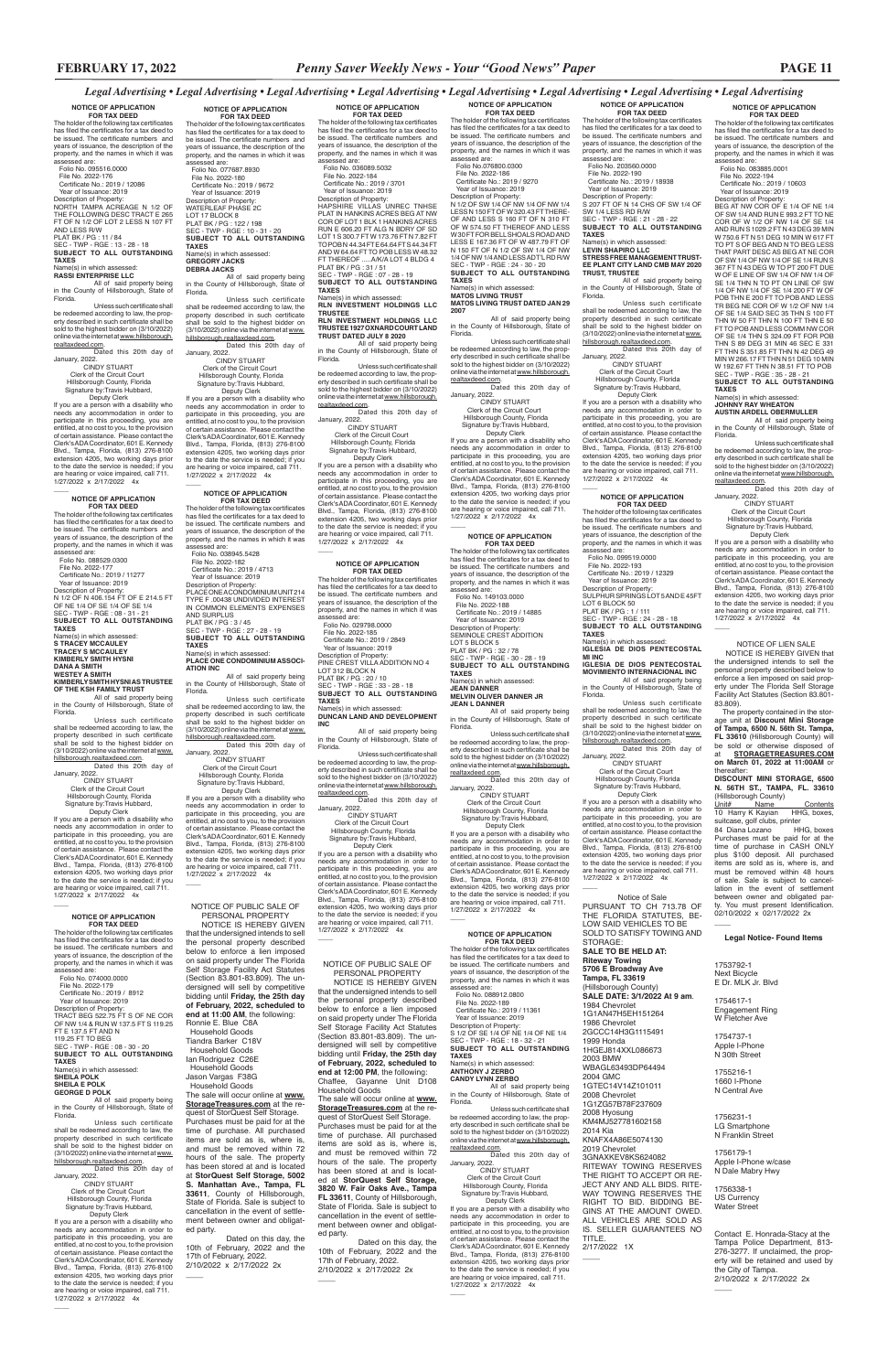NOTICE OF PUBLIC SALE Notice is hereby given that on 2/25/2022 at 10:30 am, the following mobile home will be sold at public auction pursuant to F.S. 715.109 1983 SAND HS LFL1AC417002505. Last Tenants: MARILYN YARBROUGH, BRIAN ROBERT ALDERMAN, & HEATH-ER ELIZABETH ALDERMAN and all unknown parties beneficiaries heirs. Sale to be at SUNRISE MHC LLC DBA SUNRISE MO-BILE HOME PARK, 18118 US HIGHWAY 41 NORTH, LUTZ, FL 33549 (Hillsborough County). 813-241-8269. 2/10/2022 x 2/17/2022 2x

NOTICE OF PUBLIC SALE

 $\overline{\phantom{a}}$ 

To satisfy owners lien for rent due in accordance with Florida Statutes, "The Self Storage Facility Act" (sections 83.801-83.809), contents of the leased storage units as well as leased outside storage spaces (individuals identified below) including all personal property consisting of miscellaneous household items, furniture, clothing, boxes, motor vehicles, boats, trailers and other items, will be sold at Public Auction to the highest bidder (or otherwise disposed of) at the following location and time.

es-20, dresser Sanet Louissaint - mattress, box-

#### **SOUTH DALE MABRY SELF STORAGE, 4307 S. DALE MABRY HWY., TAMPA, FL 33611**

(Hillsborough County) **SALE DATE: MARCH 3, 2022 AT 11:00 A.M.**

Tenant Name Unit#<br>Roger Hector 5050 Roger Hector

All units are sold "as-is", and must be paid for in CASH immediately following the Auction. All units advertised may not be available at the time of Auction in the event of Settlement between Owner and obligated party.

2/10/2022 x 2/17/2022 2x

 $\overline{\phantom{a}}$ 

 NOTICE OF PUBLIC SALE **Extra Space Storage** will hold a public auction to sell personal property described below belonging to those individuals listed below at the locations below. **Facility 1: 2460 S. Falkenburg Rd., Tampa, FL 33619, March 02, 2022 @ 10:00 AM** Alexandra Melendez - Household Goods

Larisa Owens - Clothing, furniture, toys, household items

Tashia Jones - Household Goods Peter Jackson - Household Goods Fernando Paladino - House stuff Samantha Harris - bed chairs boxes **Facility 2: 2402 Bloomingdale** 

**Ave., Valrico, FL 33596, March 02, 2022 @ 11:00 AM** Karen Marsh - Household goods

**Facility 3: 1755 W. Brandon Blvd., Brandon, FL 33511, March 02 , 2022 @ 12:00 PM** Shirley Jones - Furniture, Boxes, Household Goods, Clothes Sheila Smith - Paper work, books, and plastic totes

Angelica Rolon - furniture and household

Julie Johnson - bedframe, box-

es, plastic totes Christopher Woodward - Furniture

Tools **Facility 4: 707 Providence Rd., Brandon, FL 33511, March 02 , 2022 @ 12:30 PM**

Veronica Altarriba - Furniture, Household Goods

Patrick Grant - Furniture, Electronics

**Facility 5: 2190 S US 301, Tampa, FL 33619, March 02, 2022 @ 1:00 PM**

Willie Jenkins Jr. - Washer and dryer, boxes, clothes, 2 tvs, couch Maribel De la Cruz Roasalino household good tools misc, item Tarsha Burney - dining set living room set small entertain 2 end tables full side bed child bed set Matthew Rodney - Soap supplies **Facility 6: 105 S. Falkenburg Rd., Tampa, FL 33619, March 02, 2022 @ 1:30 PM**

Vladimir Negrin- Boxes, furniture Micheal Ward- 1976 Cutlass Supreme VIN BJ57R7MI69239 Shon Humphreys- Car and Engine

parts, tools **Facility 7: 601 S. Falkenburg Rd., Tampa, FL 33619, March 02, 2022 @ 2:00 PM**

Barry Burrell - Boxes, clothes, personal items

Nikki Gregory - Bed set, boxes, dining room furniture Michele Russell - Tires

 The undersigned will sell at public sale by competitive bidding on **Tuesday, February 25, 2022 at 12:00pm with StorageTrea**sures.com, said property has been stored and which are located at **StorQuest Express - Tampa/ Platt 1600 West Platt Street, Tampa, Florida 33606**, County of Hillsborough, State of Florida, the following:<br>Name:

**Facility 8: 1830 E. State Rd. 60, Valrico, FL 33594, March 02, 2022 @ 2:30 PM**

Dianne Perusse--(2) bedrooms set, living room set, dining room set, approx (20) boxes and plastic

Unit #: Contents:<br>012 HHG RexAnne Smith 012 Purchases must be paid for at the time of purchase in cash only. All purchased items are sold as is. where is, and must be removed at the time of the sale. Sale is subject to cancellation in the event of settlement between owner and obligated party.

totes household items Adam Edwards- Household items<br>Ken Cerag3QQ Furniture, Ken Cerag3QQ shelves, Household Goods **Facility 9: 13665 Fishhawk Blvd., Lithia, FL 33547, March 02, 2022 @ 3:00 PM** Jacqueline Torres- Electronics, clothes and pictures **Facility 10: 5012 W. Laurel St., Tampa, FL 33607, March 02, 2022 @ 3:30 PM** Terry Deville - Couch tables beds Caitlin Corsi - Furniture

 $\overline{\phantom{a}}$  NOTICE OF SALE Notice is hereby given that pursuant to the Florida Self Storage Facility Act Statutes (Section 83.801 – 83.809); **Mini-Maxi Storage - Tampa** will sell for cash to the highest bidder on **www.Lockerfox.com for location at 8891 N. Florida Ave., Tampa, County of Hillsborough, FL 33604**, by **5:30pm on Tuesday, the 22nd day of February, 2022** and con-

**Facility 11: 2301 W. Cleveland St., Tampa, FL 33609, Mach 02, 2022 @ 5:00 PM** Mark Blanks - 1 bedroom set and tool boxes EVEREST VENTURE GROUP

INC - File Cabinets, Furniture **Facility 12: 5045 W. Cypress St., Tampa, FL 33607, March 02,** 

**2022 @ 5:30 PM**

 $\overline{\phantom{a}}$ 

 $\overline{\phantom{a}}$ 

Matthew Wesoloski - Dorm items, Desk, Bed, Clothes, TV's, Boxes The auction will be listed and advertised on **www.storagetreasures.com**. Purchases must be made with cash only and paid at the above referenced facility in order to complete the transaction. Extra Space Storage may refuse any bid and may rescind any purchase up until the winning bidder takes possession of the personal property. 2/10/2022 x 2/17/2022 2x

IN THE CIRCUIT COURT OF THE THIRTEENTH JUDICIAL CIRCUIT IN AND FOR HILLSBOROUGH COUNTY, FLORIDA FAMILY LAW DIVISION CASE NO.: 22DR321 DIVISION: D IN RE: The Marriage of

KIMBERLY M. RINGLEY-HANKS, Petitioner/Wife, And DANNY R.W. HANKS,

Respondent/Husband.

**NOTICE OF ACTION** TO: Danny R.W. Hanks Unknown Address Tampa, Florida

YOU ARE NOTIFIED that an action has been filed against you in the Circuit Court of the Thirteenth Judicial Circuit, in and for Hillsborough County, Florida, Petition for Dissolution of Marriage, and you are required to serve a copy of your written defenses to it, if any, to: Alex R. Stavrou, Esquire 13046 Racetrack Road #333

Tampa, Florida 33626 on or before March 7, 2022, and file the original with the Clerk of this Court, at the Edgecomb Building Courthouse, 800 East Twiggs Street, Tampa, Florida 33601, either before service on Plaintiff's attorney or immediately thereafter; or a default will be entered against you for the relief demanded in the Complaint or Petition.

WITNESS my hand and Seal of this Court on February 3, 2022.

 Cindy Stuart Clerk of the Court By Isha Tirado-Baker As Deputy Clerk 2/10/2022 x 3/3/2022 4x

 NOTICE OF PUBLIC SALE Pursuant to the Florida Self-Storage Facility Act, notice is hereby given that **SS Gibsonton, LLC d/b/a Simply Self Storage, 12704 US Highway 41 S, Gibsonton, FL 33534** will sell at public auction the personal property in the below listed occupants' leased spaces to satisfy the owner's lien. The personal property stored therein by the following occupants may include but is not limited to general household, office and personal items, furniture, boxes, clothes, and appliances. The unit(s) will be sold at public auction through online auction services of **www. storagetreasures.com** with bids opening at **12:00PM on February 21, 2022 and closing at 12:00PM on February 28, 2022**

Unit 03195 Peter Gunion Unit 01180 Justin Perry Unit 03120 Chelene V. Kroneck Unit 02135 Steffon A. Nelson Unit 03063 Raul M. Ihuit Chan Unit 13178 Omar Briggman - Vin#4C9BA1619DP297031 – Vin# 1GCGG25V041207966

2/10/2022 x 2/17/2022 2x

#### NOTICE OF SALE

 $\overline{\phantom{a}}$ 

 NOTICE IS HEREBY GIVEN that the undersigned intends to sell the personal property described below to enforce a lien imposed on said property under The Florida Self Storage Facility Act Statutes (Section 83.801-83.809).

 Notice of Self Storage Sale Please take notice **Xpress Storage – Ruskin located at 1401 North US Hwy 41, Ruskin, FL 33570** intends to hold a sale to sell the property stored at the Facility by the below Occupants whom are in default at an Auction. The sale will occur as an online auction via **www.storagetreasures.com on 3/9/2022 at 10:00am**. Unless stated otherwise the description of the contents are household goods and furnishings. Ingram McDuffie unit #3080; Storm Marston unit #4014. This sale may be withdrawn at any time without notice. Certain terms and conditions apply. See manager for details. 2/17/2022 x 2/24/2022 2x  $\overline{\phantom{a}}$ 

 Dated this on the 10th day of February 2022 and on the 17th day of February 2022. 2/10/2022 x 2/17/2022 2x

 $\overline{\phantom{a}}$ 

tinuing day to day thereafter until sold: the household goods and misc. personal & other contents of the following:

Unit#B15 Janas Springs Personal Property, Misc. Household Items

Unit#C01 Barbara Thompson Personal Property, Misc. Household Items

Unit#C01 Barbara J. Thompson Personal Property, Misc. Household Items

Unit#E02 Benjamin T. Worrall Personal Property, Misc. Household Items

 $\overline{\phantom{a}}$  Notice of Self Storage Sale Please take notice **Midgard Self Storage - Lutz FL, LLC located at 23830 St Rd 54, Lutz, FL 33559** intends to hold a sale to sell the property stored at the Facility by the below list of Occupant who is in default at an Auction. The sale will occur as an online auction via **www.storageauctions.com on 3/9/2022 at 1:00PM**. Unless stated otherwise the description of the contents are household goods and furnishings. Sean Glennon unit #D292. This sale may be withdrawn at any time without notice. Certain terms and conditions ap-

ply. See manager for details. 2/17/2022 x 2/24/2022 2x  $\overline{\phantom{a}}$ 

Unit#E13 Edna Llyod Personal Property, Misc. Household Items Unit#G12 Wilson Cedeno Personal Property, Misc. Household Items

Unit#J18 Ricky Polston Personal Property, Misc. Household Items Unit#L25 Roger Lankford Personal Property, Misc. Household Items

2/10/2022 x 2/17/2022 2x

 $\overline{\phantom{a}}$ 

# **NOTICE OF ADMINISTRATIVE COMPLAINT**

#### **TO: Earnestine Richardson Case No.: 256449-19-AG Tampa, Florida**

An ADMINISTRATIVE COMPLAINT to suspend or revoke your license(s) and eligibility for licensure and appointment has been filed against you. You have the right to request a hearing pursuant to Sections 120.569 and 120.57(1) and (2), Florida Statutes, by mailing a request for same to the DFS Agency Clerk. Filing with the Agency Clerk may be accomplished via U.S. Mail, express overnight delivery, hand delivery, facsimile transmission, or electronic mail. The address for overnight delivery or hand delivery is DFS Agency Clerk at the Florida Department of Financial Services, 612 Larson Building, 200 East Gaines Street, Tallahassee, Florida 32399-0390. The fax number is (850) 488-0697. The e-mail is: DFSAgencyClerk@myfloridacfo. com.

If a request for hearing is not received by March 24, 2022, the right to a hearing in this matter will be waived and the Chief Financial Officer will dispose of this case in accordance with the law.

> The Treasurer of the State of Florida Department of Insurance

Tom Gallagher

#### 2/10/2022 x 3/3/2022 4x

 t NOTICE OF SALE NOTICE IS HEREBY GIVEN that the undersigned intends to sell the personal property described below to enforce a lien imposed on said property under The Florida Self Storage Facility Act Statutes (Section 83.801-83.809). The undersigned will sell at public sale by competitive bidding on **March 10th, 2022, at 1:00 pm EST on www.ibid4storage.com** where<br>said property is stored at: **BlueS**said property is stored at **ky-Tampa, 815 N 26thSt, Tampa, FL 33605** The following:

Jesus Izquierdo 3223 Assorted Household Items Royal Moore 2185 Assorted Household Items Royal Moore 2186 Assorted Household items Riley Mantranga 217 Assorted personal items Diaming Brice 3161 Assorted pers onal Items Ann Barnaby 3165 Assorted personal Items Jesse Ramirez 3220 Assorted personal Items Purchases must be paid for at the time of purchase by cash only. All purchased items are sold as is, where is, and must be removed at the time of the sale. Sale is subject to cancellation in the event of settlement between owner and ob-

ligated party.

 $\overline{\phantom{a}}$ 

Dated this 17th day of February and 24th day of February 2022. 2/17/2022 x 2/24/2022 2x

Notice of Public Sale

Notice is hereby given that **Sentry Self Storage at 4901 E. Adamo**  Dr., Tampa, FL 33605 will sell the contents of the storage units listed below at a public auction to satisfy a lien placed on the contents (pursuant to Chapter 83 of the Florida Statutes). The sale will take place at the website **StorageTreasures. com on 03/10/2022 at 9:00 am**. The sale will be conducted under the direction of Christopher Rosa (AU4167) and **StorageTreasures. com** on behalf of the facility's management. Units may be available for viewing prior to the sale on StorageTreasures.com. Contents will be sold for cash only to the highest bidder. A 10% buyer's premium will be charged as well as a \$100.00 cleaning deposit per unit. All sales are final. Seller reserves the right to withdraw the property at any time before the sale or to refuse any bids. The property to be sold is described as "general household items" unless otherwise noted A014 ANTONIO WILLIAMS 2/17/2022 x 2/24/2022 2x

 $\overline{\phantom{a}}$ 

 Notice of Public Sale Notice is hereby given that **Store-Right Self Storage at 4120 E. 10th Ave., Tampa, FL 33605**, will sell the contents of the storage units listed below at a public auction to satisfy a lien placed on the contents (pursuant to Chapter 83 of the Florida Statutes). The sale will take place at the website **www.StorageTreasures.com on March 9th, 2022 at 10:00 A.M**. The sale will be conducted under the direction of Christopher Rosa (AU4167) and **www.StorageTreasures.com** on behalf of the facility's management. Units will be available for viewing prior to the sale on www.StorageTreasures.com. Contents will be sold for cash only to the highest bidder. A 10-15% buyer's premium will be charged and possibly a cleaning deposit per unit. All sales are final. Seller reserves the right to withdraw the property at any time before the sale or to refuse any bids. The property to be sold is described as "general household items" unless otherwise noted. 1. D12 DAVIS, NICHOLYETTE **HHG** 2.F03 FRANCEDA, FIDEL HHG

3.G06 FULLER, SHANEIR HHG 4. B09 HUTCHINS, CEDRICK

 HHG 5. E56 JENKINS, HERBERT AL-LEN HHG

6. H02 MACKEY, SENETHER HHG 7. I47 MCGRUDER, BRENDA/

VICKIE HHG 8. D43 SIMPSON, SCOTT FRANK HHG

9. D63 SIMS, EMANUAL HHG 10. F11 TAYLOR, DAMON HHG 2/17/2022 x 2/24/2022 2x

 $\overline{\phantom{a}}$ 

 $\overline{\phantom{a}}$ 

 $\overline{\phantom{a}}$ 

 NOTICE OF PUBLIC SALE **SAFELY TOWING LLC** gives Notice of Foreclosure of Lien and intent to sell these vehicles at **3617 E. MOHAWK AVE., TAMPA, FL 33610-4549** (Hillsborough County), pursuant to subsection 713.78 of the Florida Statutes. **SAFELY TOWING LLC** reserves the right to accept or reject any and/or all bids.

**SALE DATE: MARCH 6, 2022 AT 8:00 A.M.** VIN#2T1CF22P21C505062 2001 TOYT

2/17/2022 1X

 NOTICE OF PUBLIC SALE: **E & S PAINT & BODY SHOP** gives notice that on 03/15/2022 at 09:00 AM the following vehicles(s) may be sold by public sale at 5002 N. 22ND STREET, TAMPA FL 33610 (Hillsborough County) to satisfy the lien for the amount owed on each vehicle for any recovery, towing, or storage services charges and administrative fees allowed pursuant to Florida statute 713.78. VIN#4T1BG22K9VU770921 1997 TOYT VIN#2HGEJ6574XH547193 1999 HOND VIN#1FMZU63K45UB30225 2005 FORD VIN#2T1BU4EE2DC124744 2013 TOYT VIN#3FA6P0H78GR394094 2016 FORD 2/17/2022 1X

NOTICE OF FORECLOSURE OF LIEN AND INTENT TO SELL VEHICLE

Each of you is hereby notified that a lien is claimed on the following vehicles for towing and storage charges, the following vehicles will be sold at public sale pursuant to Florida Statute #713.78, free and clear of all liens and encumbrances. The time for the following sales is 8:00 A.M. **AT BENFIELD'S WRECKER** 

**SERVICE, 4406 N. Thatcher Ave., Tampa, FL 33614** (Hillsborough County). **SALE DATE: MARCH 2, 2022**

VIN#1G1PC5SB8D7134214 CHEV / 2013 2/17/2022 1X

 $\overline{\phantom{a}}$ 

#### **NOTICE UNDER FICTITIOUS NAME LAW PURSUANT TO SECTION 865.09, FLORIDA STATUTES**

Notice is hereby given that the undersigned, desiring to engage in business under the fictitious name of

# **THAT HAPPY CHICK** located at 302 24th

St. SE Lot 10, Ruskin, FL 33570 intends to register the said name with the Division of Corporations of the Florida Department of State, Tallahassee, Florida. Alexis Monkhouse

 Owner 2/17/2022 1X

 $\overline{\phantom{a}}$ 

 Notice of Self Storage Sale Please take notice **Xpress Storage – Big Bend located at 12832 South US 301, Riverview, FL 33579** intends to hold a sale to sell the property stored at the Facility by the below list of Occupants whom are in default at an Auction. The sale will occur as an online auction via **www.storagetreasures.com on 3/9/2022 at 10:00am**. Unless stated otherwise the description of the contents are household goods and furnishings. Lauren Paige unit #5043; Anthony Cruz Munoz unit #6085; Kornelia Haynes unit #6091. This sale may be withdrawn at any time without notice. Certain terms and conditions apply. See manager for details.

2/17/2022 x 2/24/2022 2x

 Notice of Self Storage Sale Please take notice **Hide-Away Storage - Crosstown located at 1505 South US Hwy 301, Tampa FL 33619** intends to hold a sale to sell the property stored at the Facility by the below list of Occupants whom are in default at an Auction. The sale will occur as an online auction via **www.storagetreasures.com on 3/9/2022 at 10:00AM**. Unless stated otherwise the description of the contents are household goods and furnishings. Kevina S Crumedy unit #224; Christopher Dewayne Watts unit #270; Victor D Hydes unit #674; Brittni Solomon unit #1032; Brian Hand unit #1419; Ricardo Caporilli unit #1425. This sale may be withdrawn at any time without notice. Certain terms and conditions apply. See manager for details. 2/17/2022 x 2/24/2022 2x

 $\overline{\phantom{a}}$ 

 NOTICE OF PUBLIC SALE Notice is hereby given that on 3/4/2022 at 10:30 am, the following mobile home will be sold at public auction pursuant to F.S. 715.109 2000 FORD RV 3FCNF53S0YJA00055. Last Tenants: AASTHA KATHERINE EARTHBALANCE and all unknown parties beneficiaries heirs. Sale to be at WALTER E CHAVES DBA BOOB & JO TRAILER PARK, 2903 W. WATERS AVE., TAMPA, FL 33614 (Hillsborough County) 813-494-8240. 2/17/2022 x 2/24/2022 2x

 NOTICE OF PUBLIC SALE Notice is hereby given that on MARCH 4, 2022 at 8:00AM the following vehicles will be sold for towing and storage charges: 2018 JEEP CHEROKEE VIN#1C4PJLDB8JD524614 1996 JEEP CHEROKEE VIN#1.I4FT78S4TL147435 2007 GMC SIERRA VIN#1GTHK23637F521827 1993 GMC C/K 1500 VIN#2GTEC19H6P1520147 Sale to be held at AUTOMOTIVE TOWING, 4816 N. CORTEZ AVE., TAMPA, FL 33614 (Hillsborough County). AUTOMOTIVE TOWING reserves the right to bid. 2/17/2022 1X

 $\overline{\phantom{a}}$ 

#### **NOTICE UNDER FICTITIOUS NAME LAW PURSUANT TO SECTION 865.09, FLORIDA STATUTES**

Notice is hereby given that the undersigned, desiring to engage in business under the fictitious name of

# **EXIT P.R.E.S.**

**REALTY** located at 19046 Bruce B. Downs Blvd. Ste 1124, Tampa, FL 33647 intends to register the said

name with the Division of Corporations of the Florida Department of State, Tallahassee, Florida.

 Michelle Harris-Carter Broker/Owner 2/17/2022 1X

\_\_\_\_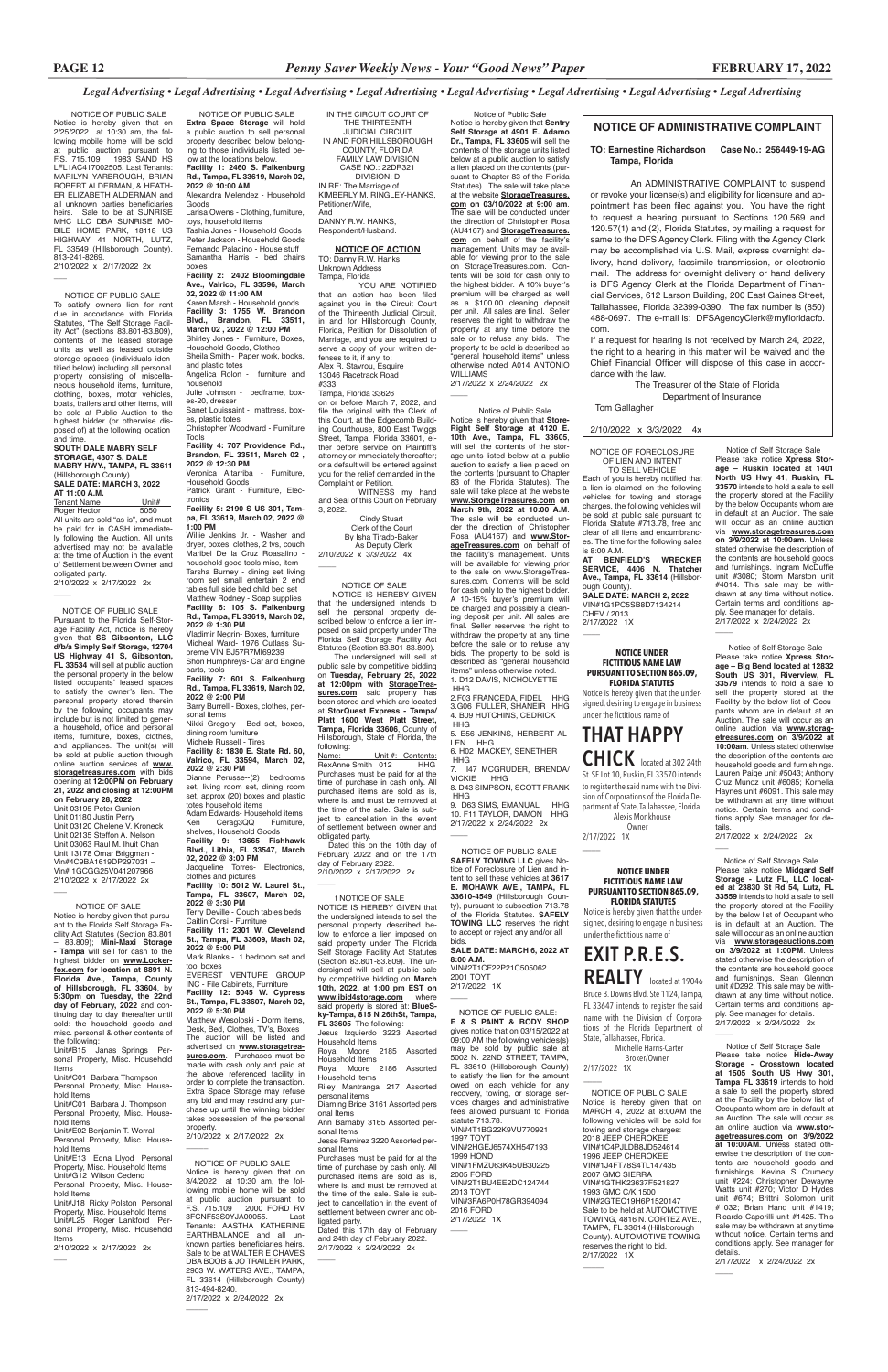2/17/2022 x 2/24/2022 2x  $\overline{\phantom{a}}$ 

Rachel Stonerock - Onboarded Rental - No Description Ruth Ferguson - Onboarded Rental - No Description Valerie Mc Gill - Onboarded Rental - No Description Chris Sheffield - Onboarded Rental - No Description AMIN BAHADURALI NATHANI - Onboarded Rental - No Description CATHERINE BROWN - Onboarded Rental - No Description Lynette Outlaw - Onboarded Rental - No Description JOHN SANDERS SEARS - Onboarded Rental - No Description Gail Moore - Onboarded Rental -

No Description GERALD HALL - Onboarded Rental - No Description The auction will be listed and advertised on **www.storagetreasures.com**. Purchases must be made with cash only and paid at the above referenced facility in order to complete the transaction. Extra Space Storage may refuse any bid and may rescind any purchase up until the winning bidder takes possession of the personal property.

 NOTICE OF PUBLIC SALE **Extra Space Storage** will hold a public auction to sell personal property described below belonging to those individuals listed below at the location indicated: **Extra Space Storage 10110 Anderson Rd. Tampa, FL 33625 on 03/08/2022 at 11:00AM** Zuleyka Marie Lopez - clothes and Marlon Leon Medrano - Household Goods **Extra Space Storage 1711 E. Hillsborough Ave. Tampa, FL 33610 on 03/08/2022 at 11:30AM** Sammie Mutcherson - clothes, shoes Mikecia Hall - queen bed set dresser twin bed night stand dresser couch kitchen table Greg Brown - tools a few set of Christopher Murray - totes,cloth-Johnny Stafford - Household Items Anthony Lewis - remodeling equipment keyvia williams - Bedroom set **Extra Space Storage 7202 N. Florida Ave. Tampa, FL 33604 on 03/08/2022 at 9:30AM** Myriam Baraybar – Furniture Bella Kinz - mattress, dresser, boxes Cassandra Tanks - Two twin beds four boxes of clothes Breeana Campanella - Household and personal items Regina Kelley - House Hold Goods, Bed, Table, Boxes **Extra Space Storage 17921 N. Dale Mabry Hwy. Lutz, FL 33548 on 03/09/2022 at 11:00AM**  Veronica Harthorne - household items lawnmower, snow blower, washer dryer exerciser Mackenzie Mccreary - Holiday decorations and small furniture Billie Calhoun – Boxes Veronica Harthorne - Household Goods Veronica Harthorne - Household Goods LaKeisha Spencer - Bags and Clothes **Extra Space Storage 7014 Gunn Hwy Tampa, FL 33625 on 03/08/2022 at 1:30PM** yadriana Ramos - 1 bedroom apt not fully furnish Denice Brown - Household things I'm selling Flora Heaggans - bedroom furni-**Extra Space Storage 4105 W. Hillsborough Ave. Tampa, FL 33614 on 03/08/2022 at 12:30PM** Destinique Walker – Clothes Heclimar Godoy - Household goods and furniture Christina Damsky - Bike boxes misc **Extra Space Storage 9343 E. Fowler Ave. Thonotosassa, FL 33592 on 03/09/2022 at 10:00AM**  william trago - furniture tool boxes 50-100 BIG boxes 10x10 FMF 160 web rate Mischa Childs - bedroom suite,

Notice that any proceeds from the sale of the motor vehicle remaining after payment of the amount claimed to be due and owing to the lien-or will be deposited with the Clerk of the Circuit Court for disposition upon court order pursuant to subsection (6) of Florida Statute 713.585. Notice that the lienor will make the vehicle available for inspection during regular business hours within 3 business days after receiving a written request to inspect the vehicle from a notice recipient, whom may present either a copy of an electronic title or a paper title as evidence of his or her interest in and right to inspect the vehicle. 2/17/2022 1X  $\sim$ 

clothes **Different County (Pasco) Extra Space Storage 6276 Land O Lakes Blvd. Land O Lakes, FL 34638 on 03/08/2022 at 10:30AM**  Wayne Alexander - Onboarded Rental - No Description Austin Johnston - Onboarded Rental - No Description **Extra Space Storage 21338 Lake Patience Rd. Land O Lakes, FL 34638 on 03/09/2022 at 10:30AM**  Arleen Carroll - Household items and furniture Courtnee Goeser – TBD Lawrence White - Household good and furniture Joseph Landen - Household items **Extra Space Storage 11615 Trinity Blvd. New Port Richey, FL 34655 on 03/09/2022 at 11:30AM** Jeremiah Jones items

#### **Extra Space Storage 3118 U.S. Hwy. 19 Holiday, FL 34691 on 03/09/2022 at 10:30AM**

Fred Roach - household items furniture

Helene Leventis - House Hold items

Jennifer DeGrandchamp - House hold furniture and decorations Derrick Sebastian Montijo Household goods Dameon Luis Torres - personal items

 NOTICE OF PUBLIC SALE Notice is hereby given that the following described vehicles will be sold for towing and storage pursuant to F.S.#713.78. Sale will be held at **SPLIT SECOND TOWING & TRANSPORT, INC.** at the following locations. Dates and time of sale as listed below. **SPLIT SECOND TOWING & TRANS-PORT, INC.** reserves the right to bid. **AT 7203 E. BROADWAY AVE., TAMPA, FL 33619** (Hillsborough County) **SALE DATE: MARCH 14, 2022 AT 8:00 A.M.** 2008 TOYOTA RAV4 VIN#JTMZD33V485099361 2012 HYUNDAI ELANTRA VIN# KMHDB8AE8CN149883 **SALE DATE: MARCH 15, 2022 AT 8:00 A.M.** 1998 TOYOTA CAMRY VIN# JT2BG22K4W0262328 **SALE DATE: MARCH 16, 2022 AT 8:00 A.M.** 2019 CHEVY TRAX VIN# 3GNCJKSB0KL325152 **SALE DATE: MARCH 18, 2022 AT 8:00 A.M.** 2019 Toyota Corolla Vin# 2T1BUHE2KC173531 **SALE DATE: MARCH 27, 2022 AT 8:00 A.M.** 2020 NISSAN ALTIMA VIN#1N4BL4FW7LC148030 **SALE DATE: APRIL 3, 2022 AT 8:00 A.M.** 2020 Nissan 370Z Vin# JN1AZ4EH9LM823459 **AT 16210 N. NEBRASKA AVE. SUITE C, LUTZ, FL 33549 (Hillsborough County): SALE DATE: MARCH 8, 2022 AT 8:00 A.M.** 2007 Dodge Ram 2500 Vin# 3D7KS28C17G712901 **SALE DATE: MARCH 14, 2022 AT 8:00 A.M.** 2012 VW Passat Vin#1VWBP7A38CC009129 **SALE DATE: MARCH 21, 2022 AT 8:00 A.M.** 2016 Ford Taurus Vin# 1FAHP2F89GG104579 2/17/2022 1X  $\overline{\phantom{a}}$ toys rims ing ture NOTICE OF PUBLIC SALE The following vehicles will be sold on the date shown under F.S 713.585, 715.106 and 559.917 on March 18,2022 10a.m. VIN#1N4AL21E18C192515 2008 Nissan Altima 4Dr White Starting Bid: \$3,334.65 **Location and Lienor: C. A .A. Services Corp 4802 N. Cortez Tampa FL 33614**

(Hillsborough County)<br>813-404-7859 MV# 105198 813-404-7859 2/17/2022 1X  $\overline{\phantom{a}}$ 

> Angela Dever - chairs end table book self suite cases **Different County (Hernando) Extra Space Storage 15027 Cortez Blvd. Brooksville, FL 34613 on 03/08/2022 at 1:00PM** Richard Clark – Household Extra Space Storage 7294 Broad St. Brooksville, FL 34601 on 03/09/2022 at 1:00PM DEKENDRA DORICE WOODS - Onboarded Rental - No Description

Lauren Erhard - Onboarded Rental - No Description

*(Continued on next column)*

**TUFFY AUTO SERVICE CENTER**

4353 Gunn Hwy., Tampa, FL 33618 (Hillsborough County) (813) 908-0438 MV 62369 **NOTICE OF MECHANIC'S LIEN** Notice of claim of lien and intent to sell vehicle

pursuant to subsection 713.585 of the Florida Statutes. **Date of Sale: 3/14/2022 @ 10:30 AM TO TAKE PLACE AT: LOCATION OF SALE: 4353 Gunn Hwy., Tampa, FL 33618**

CURRENT LOCATION OF VEHICLE: 4353 Gunn Hwy., Tampa, FL 33618 2014 VOLK VIN#3VW4T7AJ5EM208868 Amount to redeem: \$615.00

Notice is hereby given that **Terrace Storage LLC. located at 5311 E. Busch Blvd. Temple Terrace, FL. 33617**, will sell the contents of the storage units listed below at a public auction to satisfy a lien placed on the contents (pursuant to Chapter 83 of the Florida Statutes) The sale will take place at the website storagetreasures. com The auction(s) for Terrace Storage Center will be held online at **storagetreasures.com** on behalf of the facility's management on **03-07-2022 at 11:00AM**. Units may be available for viewing prior to the sale on storagetreasures. com. Contents will be sold for cash only to the highest bidder. A 10% buyer's premium will be charged as well as a \$50 cleaning deposit per unit. All sales are final. Seller reserves the right to withdraw the property at any time before the sale or to refuse any bids. The property to be sold is described as "general household items" unless otherwise noted. (Unit # – Name – Description): G253-Angeletta Williams-Business Inventory, G264- Lakeshia Cantave, G299-Ricky Jones, G305-Quardaryl Jones, G374-Kamario Mosley, M147-Justo Simmons-Tools, M155-Shana Hamilton-TV, Clothing, Game, M216-Tammie Hansley-Clothes, M299-Michael Telfair. 2/17/2022 x 2/24/2022 2x  $\overline{\phantom{a}}$ 

The lien claimed by the lienor is subject to enforcement pursuant to Section 713.585, F.S., and the vehicle may be sold to satisfy the lien. The lien is claimed for labor, services performed, and storage charges, if any, and the amount due in cash on the day of the sale, if paid to the lienor, would redeem the motor vehicle. At any time before the date of the sale or proposed sale the owner or any person claiming an interest or a lien on the vehicle may file a demand for hearing with the Clerk of the Circuit Court in the county where the vehicle is held to determine whether the ve-hicle has been wrongfully taken or withheld from him or her. At any time before the date of the sale or proposed sale a customer or a person of record claiming a lien on the vehicle may post a cash or surety bond in the amount stated on the invoice with the Clerk of the Circuit Court where the disputed transaction occurred.

Notice that the owner of the motor vehicle has a right to recover possession of the motor vehicle without instituting judicial proceedings by posting a bond in accordance with the provisions of Flor-ida Statute 559.917.

# **ALL MAKES COLLISION**

**CENTER, INC.** 9101 N. Nebraska Ave., Tampa, FL 33604 (Hillsborough County) (813) 935-9000 MV 57125

**NOTICE OF MECHANIC'S LIEN** Notice of claim of lien and intent to sell vehicle pursuant to subsection 713.585 of the Florida Statutes. **Date of Sale: 3/14/2022 @ 10:30 AM TO TAKE PLACE AT: LOCATION OF** 

**SALE: 9101 N. Nebraska Ave., Tampa, FL 33604** CURRENT LOCATION OF VEHICLE: 9101 N. Nebraska Ave., Tampa, FL 33604 2013 BMW VIN#WBAXG5C55DD232281 Amount to redeem: \$7,888.20 The lien claimed by the lienor is subject to enforcement pursuant to Section 713.585, F.S. and the vehicle may be sold to satisfy the lien. The lien is claimed for labor, services performed, and storage charges, if any, and the amount due in cash on the day of the sale, if paid to the lienor, would redeem the motor vehicle. At any time before the date of the sale or proposed sale the owner or any person claiming an interest or a lien on the vehicle may file a demand for hearing with the Clerk of the Circuit Court in the county where the vehicle is held to determine whether the vehicle has been wrongfully taken or withheld from him or her. At any time before the date of the sale or proposed sale a customer or a person of record claiming a lien on the vehicle may post a cash or surety bond in the amount stated on the invoice with the Clerk of the Circuit Court where

 NOTICE OF PUBLIC SALE: **PORT TAMPA AUTO BODY** gives Notice of Foreclosure of Lien and intent to sell these vehicles on **MARCH 3, 2022 AT 08:00 am at 7219 South O'Brien Street, Tampa, FL 33616-1923** (Hillsborough County), pursuant to subsection 713.78 of the Florida Statutes. **PORT TAMPA AUTO BODY** reserves the right to accept or reject any and/ or all bids. 2000 HONDA ACCORD VIN#1HGCG655XYA038892 2/17/2022 1X  $\overline{\phantom{a}}$ 

the disputed transaction occurred. Notice that the owner of the motor vehicle has a right to recover possession of the motor vehicle without instituting judicial proceedings by posting a bond in accordance with the provisions of Florida Statute 559.917.

Notice that any proceeds from the sale of the motor vehicle remaining after payment of the amount claimed to be due and owing to the lienor will be deposited with the Clerk of the Circuit Court for disposition upon court order pursuant to subsection (6) of Florida Statute 713.585.

Notice that the lienor will make the vehicle available for inspection during regular business hours within 3 business days after receiving a written request to inspect the vehicle from a notice recipient, whom may present either a copy of an electronic title or a paper title as evidence of his

or her interest in and right to inspect the vehicle. 2/17/2022 1X

 $\sim$ 

Notice is hereby given that the following described vehicles will be sold for towing and storage pursuant to F.S.#713.78. Sale will be held at **SUNSTATE WRECK-ER SERVICE**. Dates, location and time of sale as listed below. **Sunstate Wrecker Service** reserves the right to bid.

 NOTICE OF PUBLIC SALE **STARKS TOWING, LLC** gives Notice of Foreclosure of Lien and intent to sell these vehicles at **7316 S. HOADLEY ST., TAMPA, FL 33616** (Hillsborough County), pursuant to subsection 713.78 of the Florida Statutes. **STARKS TOWING, LLC** reserves the right to accept or reject any and/or all bids.

> **AT 8:00 A.M.** 2014 CHRYSLER 2TR VIN#1C3CCBBB8EN165033 2007 FORD RANGER VIN#1FTYR10D47PA91566 2015 VOLKSWAGEN GOLF VIN#3VW217AU4FM092443 2012 FORD FOCUS VIN#1FAHP3F26CL456456 2007 FORD EPD VIN#1FMFK16587LA84229 2002 ACURA 3.5RL VIN#JH4KA96582C013849 2/17/2022 1X  $\overline{\phantom{a}}$

**SALE DATE: MARCH 9, 2022 AT 8:00 A.M.**

2008 HONDA

VIN#JHMCP26728C006724 **SALE DATE: MARCH 15, 2022** 

**AT 8:00 A.M.** 2016 TOYOTA VIN#2T1BPRHE1GC626617

**SALE DATE: MARCH 18, 2022 AT 8:00 A.M.** 2015 FORD

VIN#1FTEW1CF7FKE81405 **SALE DATE: APRIL 1, 2022 AT 8:00 A.M.**

2021 HONDA VIN#2HGFC2F61MH555261 2/17/2022 1X

 $\overline{\phantom{a}}$ 

 $\overline{\phantom{a}}$ 

#### NOTICE OF SALE

Notice is hereby given that the undersigned intends to sell the personal property described below to enforce a lien imposed on the said property under The Florida Self Storage Facility Act Statutes (section 83.801-83.809). The undersigned will sell at public sale by competitive bidding on **Tuesday, the 8th day of March 2022, scheduled to begin at 1:15 P.M.** on the premises where said property has been stored and which is located at **North Trinity Self Storage, 4134 Little Rd., City of Trinity, County of Pasco, State of Florida, 34655** the Following: Legal Name Unit Number Description of Goods

Margo Morris 3171 HHG Stewart Marcantoni 2084 HHG Rickie Schelfo 2003 HHG<br>Rickie Schelfo 1011 HHG Rickie Schelfo 1011 HHG<br>Rainbow Young 1072 HHG Rainbow Young 1072 HHG<br>Rainbow M. Young 1064 HHG Rainbow M. Young 1064 Chad Atkinson, Atkinson 3032 HHG Rickie Schelfo 3020 HHG Purchases must be paid for at the time of sale in cash only. All pur-

chased items sold as is and must be removed at the time of the sale. Sale is subject to cancellation in the event of settlement between owner and the obligated party. Should it be impossible to dispose of these goods on day of sale, the sale will be continued on such seceding sale days thereafter as may be necessary to complete the sale.

Dated this 17th day of February 2022 and the 24th day of February 2022.

2/17/2022 x 2/24/2022 2x

 $\overline{\phantom{a}}$ 

# Notice of Public Sale

 NOTICE OF PUBLIC SALE: **RELIANCE TOWING, LLC** gives notice that on 03/4/2022 at 10:00 AM the following vehicles(s) may be sold by public sale at **13849 U.S. HIGHWAY 98 BYP, DADE CITY, FL 33525** (Pasco County) to satisfy the lien for the amount owed on each vehicle for any recovery, towing, or storage services charges and administrative fees allowed pursuant to Florida statute 713.78. 1988 CHRYSLER VIN#1C3BU6639JD243953 2/17/2022 1X

 $\overline{\phantom{a}}$ 

 $\overline{\phantom{a}}$ 

 NOTICE OF PUBLIC SALE: **B & D TOWING AND RECOVERY**  gives Notice of Foreclosure of Lien and intent to sell these vehicles at 5436 W. INGRAHAM ST., TAMPA, FL 33616 (Hillsborough County), pursuant to subsection 713.78 of the Florida Statutes. **B & D TOW-ING AND RECOVERY** reserves the right to accept or reject any and/or all bids. **SALE DATE: MARCH 14, 2022 AT 8:00 A.M.**

2009 TOYOTA PRUIS VIN#JTDKB20U397859461 2014 FORD FOCUS VIN#1FADP3K20EL157343 2008 FORD F250 VIN#1FDNF20578EB74038 2007 CHEVROLET IMPALA VIN#2G1WB58KX79374129 2016 Mitsubishi OUTLANDER VIN#JA4AD3A31GZ021331 2016 Hyundai VELOSTER VIN#KMHTC6AE2GU302549 2018 HONDA CRV VIN#2HKRW5H38JH422975 2017 NISSAN ALTIMA VIN#1N4AL3AP3HC492712 2009 NISSAN ALTIMA VIN#1N4AL21E99N537618 2007 CHEVROLET SILVERADO VIN#2GCEC19J571680720 2012 FORD F150 VIN#1FTFW1CF2CFB12427 2006 FORD E-SERIES VIN#1FTNE24L66DA79067 **SALE DATE: MARCH 15, 2022 AT 8:00 A.M.** 2015 JEEP CHEROKEE VIN#1C4PJLCB6FW730429 2004 FORD EXPEDITION VIN#1FMPU17L64LB60196 2004 TOYOTA TUNDRA VIN#5TBRT34154S443596 2005 CHRYSLER 300 VIN#2C3AA63H75H174483 2016 NISSAN ROGUE VIN#5N1AT2MT3GC817849 1997 FORD RANGER VIN#1FTCR14U5VPA71523 2017 MERCEDES-BENZ GLA VIN#WDCTG4EB1HJ320731

2016 TOYOTA HIGHLANDER VIN#5TDKKRFH0GS133031 2004 HONDA CRV VIN#JHLRD78864C011199 2017 HONDA CIVIC VIN#19XFC2F84HE006610 **SALE DATE: MARCH 28, 2022** 

#### **AT 8:00 A.M.**

2020 TESLA MODEL 3 VIN#5YJ3E1EB6LF521728 2021 CHRYSLER PACIFICIA VIN#2C4RC1FG2MR592697 2020 HYUNDAI ELANTRA VIN#KMHD74LF9LU925339 **SALE DATE: MARCH 29, 2022 AT 8:00 A.M.** 2020 BMW M2

VIN#WBS2U7C05L7D99934 2020 Mitsubishi OUTLANDER VIN#JA4AZ3A34LZ024218 2020 FORD EXPLORER VIN#1FMSK7DH9LGB61255 2/17/2022 1X

 NOTICE OF PUBLIC SALE Notice is hereby given that **The Storage Center of New Port Richey** intends to sell the personal property described below to enforce a lien imposed on said property under Florida Self Storage Act Statutes (Chapter 83 of Florida Statutes). The owner will sell at public sale on **March 8th, 2022. Time 12:45 pm. Located at 8747 Old County Road 54, New Port Richey, Florida 34653** the following:

1) Andrew E. Corbett Unit A106 household goods 2) Shannon M. Kober Unit F017

household goods 3) Brett Gallo Unit F019 household goods 4) Hope Franklin Unit H110

household goods

5) Brittaney B. Hunter Unit H166 household goods

Sale subject to cancellation in the event of settlement. Should it be impossible to dispose of these goods on day of sale, the sale will be continued on such seceding sale days thereafter as may be necessary to complete the sale. 2/17/2022 x 2/24/2022 2x

\_\_\_

#### PUBLIC AUCTION

Public Notice is hereby given that **ADVANTAGE TRANSPORT**, will sell at PUBLIC AUCTION, free of all prior liens, the following vehicles(s)/vessel(s) that remain, unclaimed in storage, with charges unpaid, pursuant to Florida Statutes, Sec. 713.78, to the highest and best bidder, at **5106 W. IN-GRAHAM ST., TAMPA, FL 33616** (Hillsborough County) on **MARCH 3, 2022 AT 8:00 A.M.** 2008 LEXUS RX 350 VIN#2T2GK31U88C046054 1999 CHEVROLET CAMARO VIN#2G1FP22K0X2127199 2002 DODGE RAM VAN VIN#2B6HB11Y52K143670 Terms of the sale are CASH. No checks will be accepted. Seller reserves the right to final bid. ALL SALES ARE FINAL. No refunds will be made. Vehicle(s)/ vessel(s) are sold "AS IS", "WHERE IS", with no guarantees, either expressed or implied. 2/17/2022 1X

NOTICE OF SALE

Each of you are hereby notified a lien is claimed on the following vehicles for towing and storage charges due and unpaid per Florida Statute #713.78. The vehicle(s) will be sold free and clear of all prior liens in accordance with the provisions of Florida Statute #713.78 on the following dates at 10:00 A.M. Sale will be held at **ROSARIO'S AUTOMOTIVE SERVICES, INC., 9206 N. 16TH ST., TAMPA, FL. 33612** (Hillsborough County). Note: ROSARIO'S AUTOMOTIVE SERVICES, INC. reserves the right to bid. **SALE DATE: MARCH 28, 2022** #22-35 2020 JEEP VIN#3C4NJDDB4LT111745 **SALE DATE: MARCH 14, 2022** #21-431 2007 MERZ VIN#WDBUF56X77B114849 #22-24 2019 DODGE VIN#2C4RDGBG4KR789017 **SALE DATE: MARCH 16, 2022** #22-27 2019 NISSAN VIN#3N1AB7AP9KY338821 #22-28 2013 HYUNDAI VIN#KMHDH4AE9DU916228 2/17/2022 1X

 NOTICE OF PUBLIC SALE: **TARGET R/T** gives Notice of Foreclosure of Lien and intent to sell these vehicles at **3745 N. FLORIDA AVE., TAMPA, FL 33603** (Hillsborough County), pursuant to subsection 713.78 of the Florida Statutes. **TARGET R/T** reserves the right to accept or reject any and/or all bids. **SALE DATE: MARCH 14, 2022 AT 8:00 A.M.** 2013 HYUNDAI SONATA VIN#5NPEB4AC9DH714475 1979 THUNDERB VESSEL VIN#SGND2356M79G 1993 HONDA ACCORD VIN#1HGCB7690PA129108 2000 HONDA CIVIC VIN#1HGEJ6574YL037432 2004 BMW 3-SERIES VIN#WBABW53464PL41125 2/17/2022 1X

 $\overline{\phantom{a}}$ 

 $\overline{\phantom{a}}$ 

 NOTICE OF PUBLIC SALE: **FREDDIE'S BODY SHOP & WRECKER SERVICE** gives Notice of Foreclosure of Lien and intent to sell these vehicles at **8815 N. MULBERRY STREET, TAMPA FL 33604** (Hillsborough County), pursuant to subsection 713.78 of the Florida Statutes. **FREDDIE'S BODY SHOP & WRECKER SER-VICE** reserves the right to accept or reject any and/or all bids. **SALE DATE: MARCH 14, 2022 AT 8:00 A.M.** 2008 PONTIAC G5 VIN#1G2AL18F787218597 2011 CADILLAC CTS VIN#1G6DP5EDXB0148667 2008 NISSAN ALTIMA VIN#1N4AL21E48C252786 2015 VOLKSWAGEN JETTA VIN#3VW2K7AJ9FM286128 2012 NISSAN SENTRA VIN#3N1AB6AP6CL698220 2019 HD FLTRXS ROAD GLIDE VIN#1HD1KTP1XKB619662 1998 BUICK LESABRE VIN#1G4HR52K6WH467336 2004 CHEVROLET TAHOE VIN#1GNEK13Z54R317281 2004 DODGE RAM 1500 VIN#1D7HA18DX4S647759 2012 HONDA FIT VIN#JHMGE8H52CC024414 2003 TOYOTA CAMRY VIN#4T1BE32K63U139729 2016 KIA RIO VIN#KNADM4A3XG6557914 **SALE DATE: MARCH 29, 2022 AT 8:00 A.M.**

2020 TOYOTA COROLLA VIN#5YFEPRAE0LP085190

2/17/2022 1X

 $\overline{\phantom{a}}$ 

 NOTICE OF PUBLIC SALE Pursuant to the Florida Self-Service Storage Facility Act, notice is hereby given that **SS Valrico, LLC d/b/a Simply Self Storage at 1035 Starwood Ave., Valrico, FL 33596** will sell at public auction the personal property in the below-listed occupants' leased spaces to satisfy the owner's lien. The personal property stored therein by the following occupants may include but is not limited to general household, office and personal items, furniture, boxes, clothes, and appliances. The unit(s) will be sold at public auction through online auction services of **www. StorageTreasures.com** with bids opening with bids opening at **12pm on February 21, 2022 and closing at 12pm on February 28, 2022** .

Unit # 0556 Jessica Borghini Unit # 452453 Amy Charpentier Unit # 2079 Amy Charpentier Unit # 2091 Erasmo De Jesus Unit # 0286 William Frem Unit # 0206 John Suggs Jr. Unit # 0562 Kimberly Taylor 2/10/2022 x 2/17/2022 2x

 $\overline{\phantom{a}}$ 

#### NOTICE OF PUBLIC SALE

**AT 3800 N. FLORIDA AVE., TAMPA, FL 33603 (Hillsborough County): SALE DATE: MARCH 14, 2022**